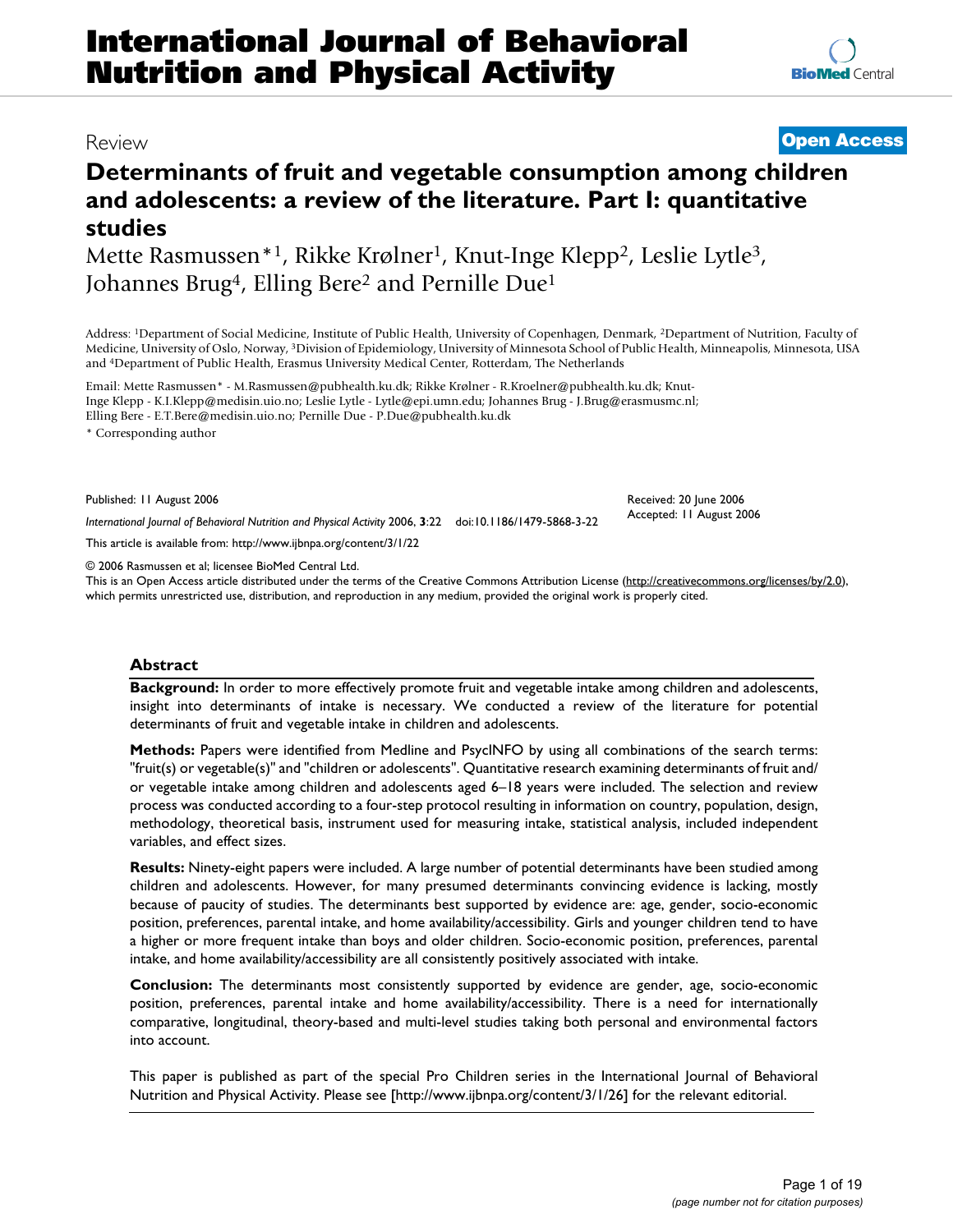

Conceptual framework applied to children's fruit and vegetable consumption: the Pro Children Project [16].

# **Background**

A large body of epidemiological evidence suggests that a high fruit and vegetable intake helps to promote health and to prevent chronic disease [1-4]. In most Western countries, large population groups, including children and adolescents, eat far less than the recommended amount of fruits and vegetables [5-8]. Several studies have shown that children's intake of fruit and vegetable tracks into adolescence [9-11] and that those food preferences and eating habits established in childhood and adolescence tend to be maintained into adulthood [12]. This makes increasing fruit and vegetable consumption among children and adolescents an important public health issue.

Interventions to improve health-related behaviours should be tailored to the most important determinants or mediators of these behaviours [13,14]. To date nutritional interventions have generally been only moderately successful in improving a lasting consumption of adequate amounts of fruits and vegetables [15]. To facilitate improvement of future interventions a comprehensive overview of the literature on determinants of fruit and vegetable consumption among children and adolescents is warranted.

The present review is part of the Pro Children Project. The Pro Children Project is an international-study involving nine European countries aiming at assessing fruit and vegetable consumption among schoolchildren and their parents, as well as positively affecting determinants of children's consumption [16]. Based on constructs from different behavioural theories and the present review, a Pro Children conceptual framework considering both individual and environmental predictors has been developed (Fig. 1).

To our knowledge, a comprehensive review of the literature specifically studying determinants of children's fruit and vegetable intake has not previously been undertaken.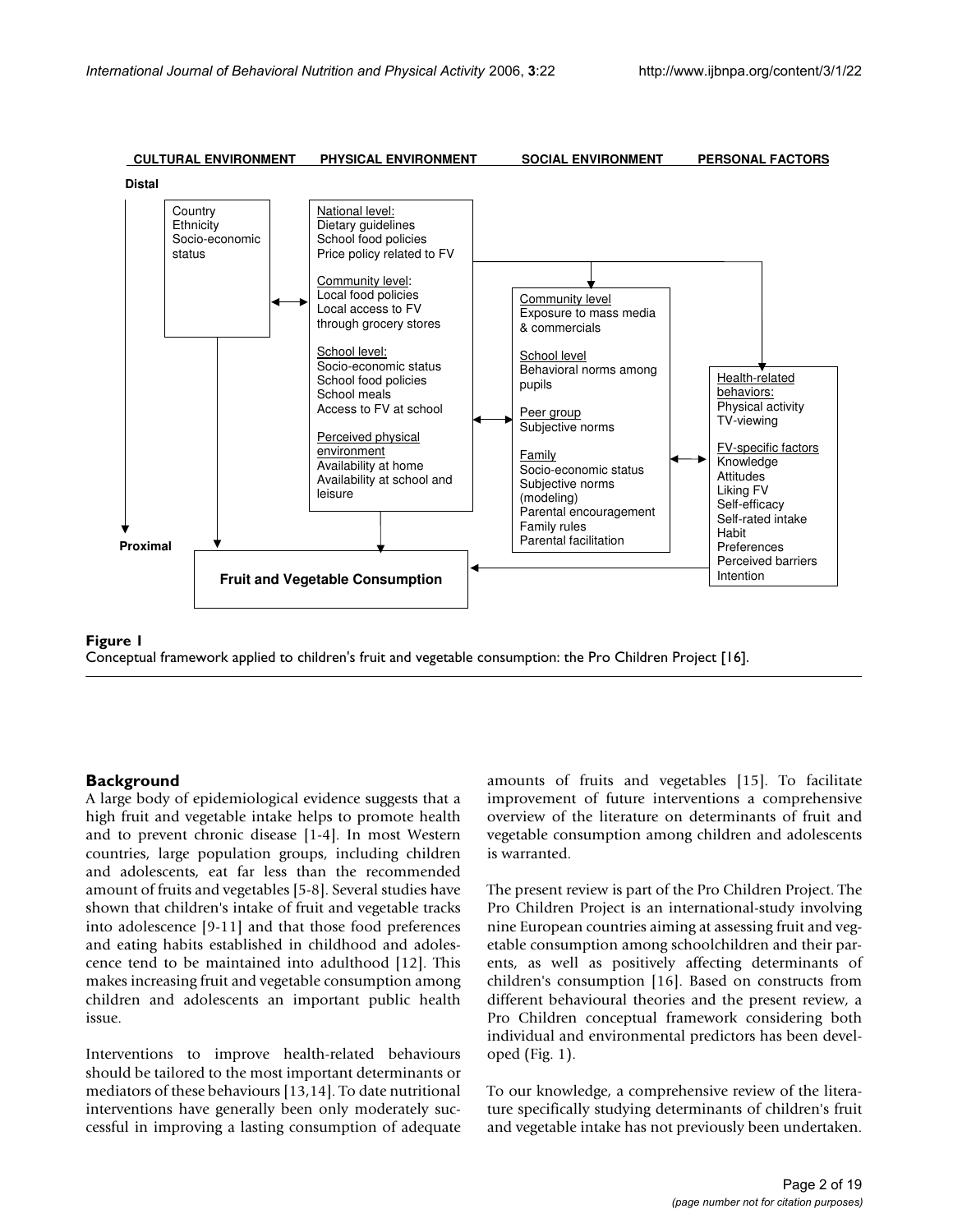#### **Table 1: Criteria for inclusion and exclusion**

#### **Papers meeting inclusion criteria**

a) Investigate determinants of fruit and/or vegetable intake, either as the primary focus or as one of more outcomes

b) Identify fruit and vegetable consumption differentiated from other outcomes, either in a combined fruit and vegetable measure, as separate fruit and vegetable outcomes or as individual measures of specific fruits and vegetables

c) Are based on populations within an identifiable age-range of 6 to 18 years

d) Are population, community or school-based e) Are based on research with humans

**Papers to be excluded are**

a) Qualitative papers

b) Papers reported in languages other than English

c) Review papers

d) Papers with methodological aims as the main purpose, for instance validation papers

e) Evaluation papers from interventions

f) Papers only describing prevalences, thus without analytical approach

g) Papers with analytical designs in which fruit and vegetable consumption is not clearly considered to be an outcome, but rather a determinant or a correlate without any hypothetical causal association (e.g. papers on BMI/fatness, dieting/weight control, other health behaviours – e.g. physical activity, smoking, and alcohol drinking)

The aim of the present paper is to provide a comprehensive review of potential determinants of fruit and vegetable intake in children and adolescents.

#### **Methods**

#### *Literature search and data collection*

Papers were identified by searching Medline (1966 to December 11, 2005) and PsycINFO (1806 to December 11, 2005). The search was conducted using all combinations of the search terms: fruit(s) or vegetable(s) and children or adolescents. The search from the databases identified 5,279 papers. The papers were screened by thorough reading of titles, abstracts, or full papers using the criteria for inclusion and exclusion specified below (table 1) by two co-authors (MR, RK and/or PD). Screening of titles and abstracts revealed 465 papers that were thoroughly read and considered for inclusion. Bibliographies of identified papers, former literature reviews and methodological papers, were searched recursively until no more papers emerged. MR, RK and PD were also primarily involved in the subsequent analyses of included papers. Any matter of doubt was discussed by at least two of the reviewers.

#### *Analyses*

The analytical approach followed a four-step protocol.

#### *Step 1*

For each paper meeting the inclusion criteria, a summary scheme containing study information on objective, study population, design, measurements of dependent and independent variables, statistical analyses, results, discussion, and potential bias was prepared. Information on the theoretical framework was also included. Specifically, it was recorded for each paper whether 1) the analyses were explicitly testing the relevance of one or more specified theoretical models, 2) the rationale for the analytical approach was based on a specified theoretical framework, or 3) the analyses were conducted without theoretical considerations. Some papers included multiple dependent variables or analysed multiple age groups. For these papers, the summary scheme contained information only for those variables and/or age-groups relevant for the present review.

#### *Step 2*

To evaluate the internal and external validity of the included papers, specific information on design and methodology were extracted and documented in a separate validity assessment scheme.

#### *Step 3*

An overall evidence scheme was produced including information on associations and significance for all variables involved in any paper. For each variable, the evidence was assessed across all papers included in the review. The identified variables were grouped into socio-demographic factors, personal factors, family-related factors, friendsrelated factors, school-related factors, meal patterns, TV watching, and eating fast food.

#### *Step 4*

To create a full overview of the included literature a summary table was constructed containing information on country, population, design, theoretical basis, instrument applied for measuring intake, statistical analysis, independent variables, significant associations identified, and effect sizes.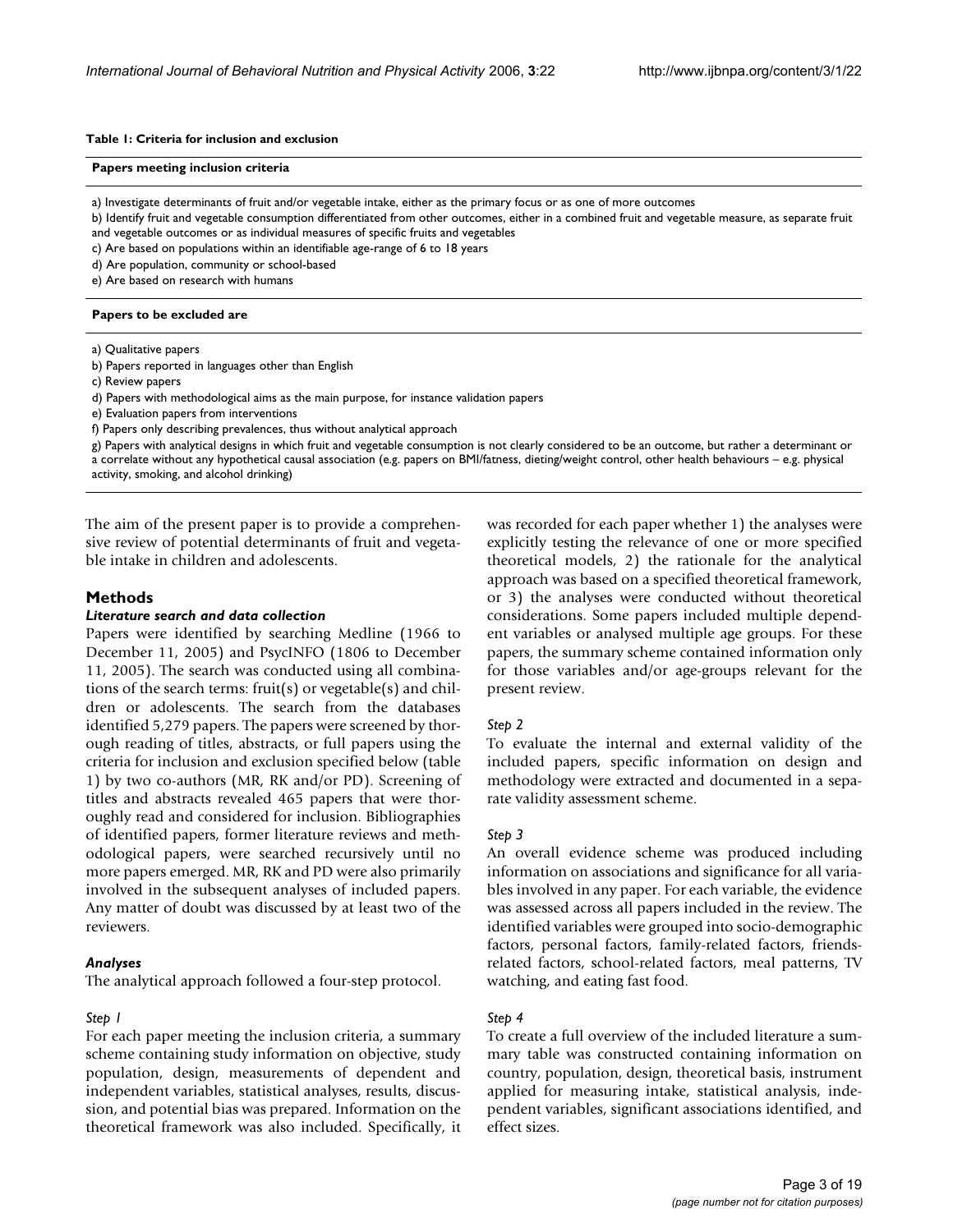# **Results**

Ninety-eight papers matched all inclusion criteria and were included in the review. The first identified paper was from 1958. The review revealed a marked rise during the recent years in number of papers on determinants of children and adolescents' fruit and vegetable consumption.

From the evaluation of the design and methodology of each paper (table 2) the main findings are as follows:

- Forty-eight (49%) of the included papers are based on US study populations
- Eight papers (7%) use data from longitudinal studies

• Four papers (4%) are explicitly testing the relevance of a theory while 12 papers (12%) are based on a theoretical framework

- In 24 papers (25%) the sample is smaller than 500 individuals
- Within 81 papers (83%) the samples are not representative for the age group at large in the country of study, or insufficient information is available for assessing representativeness.

• In 58 papers (59%) the instrument applied for measuring fruit and/or vegetable intake is a food frequency questionnaire; 15 papers (15%) use one or several 24-hourrecalls; 16 papers (16%) use food diaries/records. Nine papers (9%) use other instruments, e.g. 'eating fruits and vegetables on the previous day (yes/no)' and 'type of food eaten for snack'.

• Six papers (6%) analyse only fruit intake and one paper (1%) is on vegetable intake solely. In 47 papers (48%) fruit and vegetable intake is analysed separately. Thirty papers (31%) analyse a combined measure of fruit and vegetable intake while nine papers (9%) include analyses on both separate and combined measurements. Consumption of single items of specific fruit and/or vegetables (e.g. apples, tomatoes etc.) is analysed in five papers  $(5\%)$ .

• Twenty-six papers (27%) are characterised by providing no information on validity of applied measurements and 31 papers (32%) only provide reference(s) to former publications. In 41 papers (42%) validity is assessed for all or some items/scales applied.

• In 54 papers (55%) multivariate analyses were conducted while 34 (35%) papers include univariate analyses. Nine papers (9%) only include descriptive analyses. For one paper (1%) the type of analysis is not specified.

Table 3 summarises associations between potential determinants of fruit and vegetable consumption among children and adolescents that were examined in at least three papers. The determinants were grouped into socio-demographic factors, personal factors, family-related factors, friends-related factors, school-related factors, meal patterns, TV watching, and eating fast food.

# *Socio-demographic factors*

# *Gender*

Gender differences in fruit and vegetable consumption were studied in 49 papers. Twenty-seven of these found that girls tend to have a higher or more frequent intake of fruit and/or vegetables than boys. Eighteen papers observed no differences between boys and girls and four papers observed the highest or most frequent intake among boys. No systematic differences in age groups or instrument used for measuring fruit and/or vegetable intake exist between papers that identified gender differences in fruit and vegetable consumption and those that did not. However, a systematic difference seems to exist according to geographical region. The majority of the papers that analysed the effect of gender were either from the US or Europe. Of the 18 US papers only six found a difference in intake among boys and girls while 14 of the 17 European papers identified a gender difference. Thus, gender differences in intake of fruit and vegetables seem to be a phenomenon more prevalent among children and adolescents in European countries compared to children and adolescents in the US.

# *Age/grade*

The relevance of age (or grade) was studied in 22 papers. Ten of these papers found that fruit and vegetable consumption decreases with increasing age. In nine papers no effect of age was observed. In general, these nine papers are not characterised by narrower age/grade ranges or more extensive confounder control than those papers that did identify an association between age and fruit and vegetable intake. However, the majority of the papers that identified a negative association for age measured fruit and vegetable intake by a food frequency questionnaire (nine out of ten papers) while 24-hour recalls/food records were the dominant instrument applied among the papers that did not identify an association for age (six out of nine papers). This finding suggests that all age groups may eat the same amounts of fruit and vegetables but that the younger age groups eat fruit and vegetables more frequently than the older age groups or that there is an agerelated response bias by assessment instrument used. Additionally, all of the six European papers that analysed the effect of age observed a negative association. In contrast, most of the US papers that analysed the effect of age found no association with intake (seven out of ten papers). Thus, decreasing intake of fruit and vegetables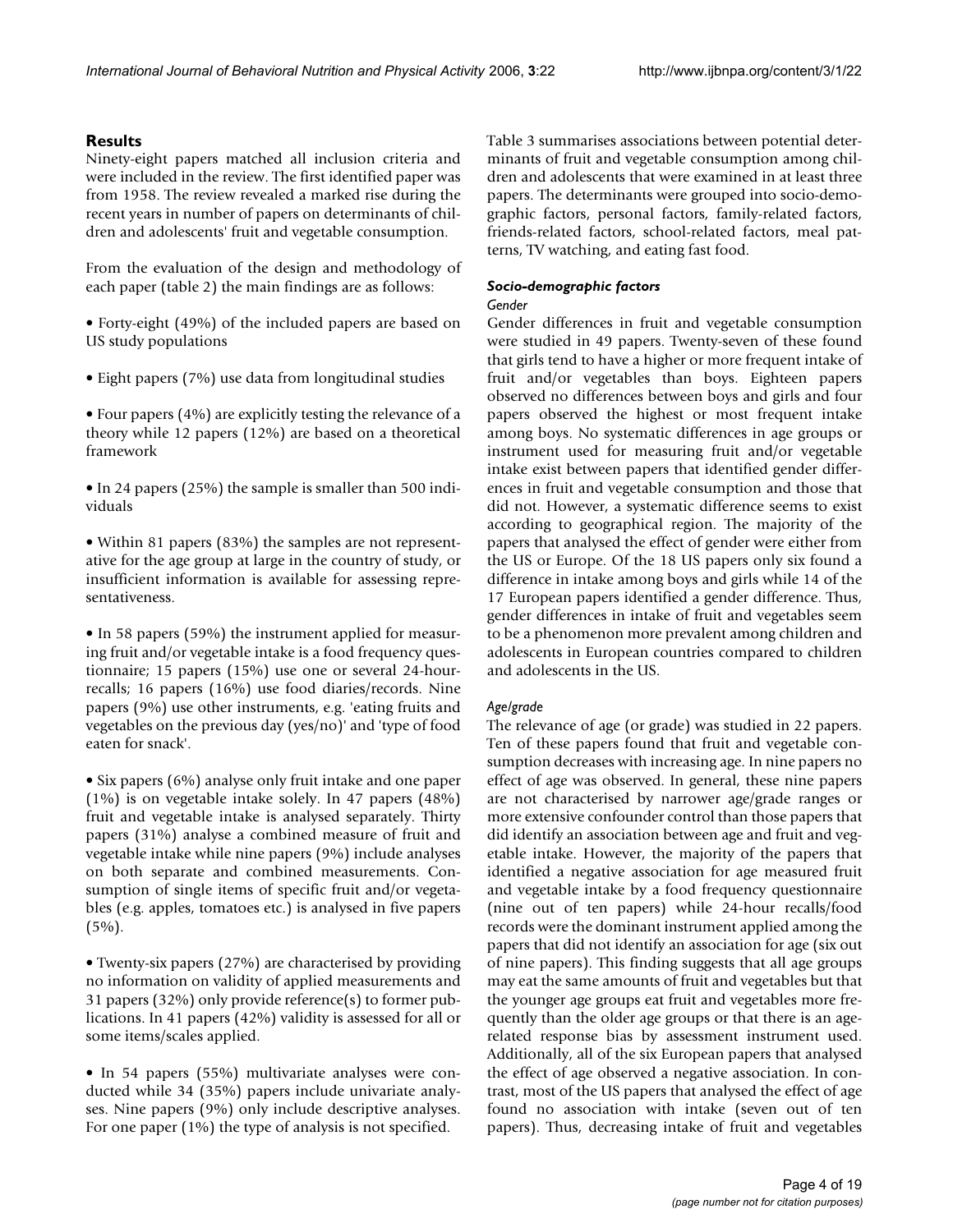| <b>Characteristics</b>                         | Reference no.                                                                                                                                                                                                                                                                                |                                                                                               |                                                                                               |                                                                                                                                                                                                                                                                    |
|------------------------------------------------|----------------------------------------------------------------------------------------------------------------------------------------------------------------------------------------------------------------------------------------------------------------------------------------------|-----------------------------------------------------------------------------------------------|-----------------------------------------------------------------------------------------------|--------------------------------------------------------------------------------------------------------------------------------------------------------------------------------------------------------------------------------------------------------------------|
| World part/country                             |                                                                                                                                                                                                                                                                                              |                                                                                               |                                                                                               |                                                                                                                                                                                                                                                                    |
| Asia<br>Europe                                 | Bahrain: 17<br>Belgium: 22, 23, 24, 25<br>Denmark: 26<br>England: 27, 28, 29, 30, 31,<br>32<br>Finland: 33, 34, 35                                                                                                                                                                           | Bangladesh: 18<br>Greece: 36<br>Luxembourg: 37<br>Netherlands: 38<br>Northern Ireland: 39, 40 | China: 19, 20<br>Norway: 41, 42, 43<br>Scotland: 44, 45, 46, 47<br>Sweden: 48, 49, 50, 51, 52 | India: 21                                                                                                                                                                                                                                                          |
| North America                                  | Canada: 53, 54<br>USA: 55, 56, 57, 58, 59, 60, 61, 62, 63, 64, 65, 66, 67, 68, 69, 70, 71, 72, 73, 74, 75, 76, 77, 78, 79, 80, 81, 82, 83, 84,<br>85, 86, 87, 88, 89, 90, 91, 92, 93, 94, 95, 96, 97, 98, 99, 100, 101, 102                                                                  |                                                                                               |                                                                                               |                                                                                                                                                                                                                                                                    |
| Oceania                                        | Australia: 103, 104, 105,<br>106                                                                                                                                                                                                                                                             | New Zealand: 107, 108                                                                         | Tasmania: 109, 110, 111,<br>112, 113                                                          |                                                                                                                                                                                                                                                                    |
| South America                                  | Costa Rica: 114                                                                                                                                                                                                                                                                              |                                                                                               |                                                                                               |                                                                                                                                                                                                                                                                    |
| Design                                         |                                                                                                                                                                                                                                                                                              |                                                                                               |                                                                                               |                                                                                                                                                                                                                                                                    |
| Longitudinal<br>Cross-sectional                | 20, 39, 42, 46, 52, 59, 65, 79<br>89, 90, 91, 92, 93, 94, 95, 96, 97, 98, 99, 100, 101, 102, 103, 104, 105, 106, 107, 108, 109, 110, 111, 112, 113, 114                                                                                                                                      |                                                                                               |                                                                                               | 17, 18, 19, 21, 22, 23, 24, 25, 26, 27, 28, 29, 30, 31, 32, 33, 34, 35, 36, 37, 38, 40, 41, 43, 44, 45, 47, 48, 49, 50, 51, 53,<br>54, 55, 56, 57, 58, 60, 61, 62, 63, 64, 66, 67, 68, 69, 70, 71, 72, 73, 74, 75, 76, 77, 78, 80, 81, 82, 83, 84, 85, 86, 87, 88, |
|                                                | Theoretical basis (some papers may be marked more than once)                                                                                                                                                                                                                                 |                                                                                               |                                                                                               |                                                                                                                                                                                                                                                                    |
| Explicitly theory based                        | Social Cognitive Theory: 91, 93<br>Theory of Planned Behaviour: 79<br>The Stages-of-Change Trans-theoretical Model: 61                                                                                                                                                                       |                                                                                               |                                                                                               |                                                                                                                                                                                                                                                                    |
| Theoretical framework                          | Social Cognitive Theory: 41, 42, 43, 64, 67, 73, 75, 82, 86, 90, 102<br>Theory of Planned Behaviour: 22, 82<br>Social Learning Theory: 22<br>Problem Behaviour Theory: 43                                                                                                                    |                                                                                               |                                                                                               |                                                                                                                                                                                                                                                                    |
| No theory applied                              | 96, 97, 98, 99, 100, 101, 103, 104, 105, 106, 107, 108, 109, 110, 111, 112, 113, 114                                                                                                                                                                                                         |                                                                                               |                                                                                               | 17, 18, 19, 20, 21, 23, 24, 25, 26, 27, 28, 29, 30, 31, 32, 33, 34, 35, 36, 37, 38, 39, 40, 44, 45, 46, 47, 48, 49, 50, 51, 52,<br>53, 54, 55, 56, 57, 58, 59, 60, 62, 63, 65, 66, 68, 69, 70, 71, 72, 74, 76, 77, 78, 80, 81, 83, 84, 85, 87, 88, 89, 92, 94, 95, |
| Sample size (individual level)                 |                                                                                                                                                                                                                                                                                              |                                                                                               |                                                                                               |                                                                                                                                                                                                                                                                    |
| Not reported<br>< 500<br>500-1000<br>> 1000    | 73<br>18, 21, 22, 27, 33, 45, 50, 52, 53, 56, 62, 64, 66, 67, 71, 74, 77, 83, 88, 93, 95, 102, 107, 114<br>19, 20, 26, 31, 34, 39, 40, 42, 43, 46, 59, 63, 65, 72, 76, 92, 104, 105, 106, 108<br>82, 84, 85, 86, 87, 89, 90, 91, 94, 96, 97, 98, 99, 100, 101, 103, 109, 110, 111, 112, 113, |                                                                                               |                                                                                               | 17, 23, 24, 25, 28, 29, 30, 32, 35, 36, 37, 38, 41, 44, 47, 48, 49, 51, 54, 55, 57, 58, 60, 61, 68, 69, 70, 75, 78, 79, 80, 81,                                                                                                                                    |
| Age groups                                     |                                                                                                                                                                                                                                                                                              |                                                                                               |                                                                                               |                                                                                                                                                                                                                                                                    |
| Single age group<br>Multiple age groups/grades | 28, 30, 32, 35, 41, 43, 50, 56, 57, 61, 69, 71, 75, 76, 82, 86, 88, 93, 97, 105, 107, 108<br>101, 102, 103, 104, 106, 109, 110, 111, 112, 113, 114                                                                                                                                           |                                                                                               |                                                                                               | 17, 18, 19, 20, 21, 22, 23, 24, 25, 26, 27, 29, 31, 33, 34, 36, 37, 38, 39, 40, 42, 44, 45, 46, 47, 48, 49, 51, 52, 53, 54, 55,<br>58, 59, 60, 62, 63, 64, 65, 66, 67, 68, 70, 74, 77, 78, 79, 80, 81, 83, 84, 85, 87, 89, 90, 91, 92, 94, 95, 96, 98, 99, 100,    |
| Not specified                                  | 72, 73                                                                                                                                                                                                                                                                                       |                                                                                               |                                                                                               |                                                                                                                                                                                                                                                                    |
| Response rate (individual level)               |                                                                                                                                                                                                                                                                                              |                                                                                               |                                                                                               |                                                                                                                                                                                                                                                                    |
| Not reported                                   | 96, 100, 101, 103, 109, 113                                                                                                                                                                                                                                                                  |                                                                                               |                                                                                               | 17, 18, 20, 21, 23, 24, 25, 31, 34, 36, 38, 40, 47, 49, 50, 53, 54, 60, 62, 64, 66, 71, 73, 74, 77, 78, 85, 88, 92, 93, 94, 95,                                                                                                                                    |
| < 40%<br>40%-70%<br>71%-90%<br>91%-100%        | 29, 45<br>22, 30, 52, 55, 56, 65, 70, 81, 84, 91, 99, 102, 104, 105, 107, 108<br>19, 26, 27, 33, 57, 61, 75, 79, 82, 106, 114,                                                                                                                                                               |                                                                                               |                                                                                               | 28, 32, 35, 37, 39, 41, 42, 43, 44, 46, 48, 51, 58, 59, 63, 67, 68, 69, 72, 76, 80, 83, 86, 87, 89, 90, 97, 98, 110, 111, 112                                                                                                                                      |

#### **Table 2: Validity assessment scheme: design and methodological characteristics of all included papers**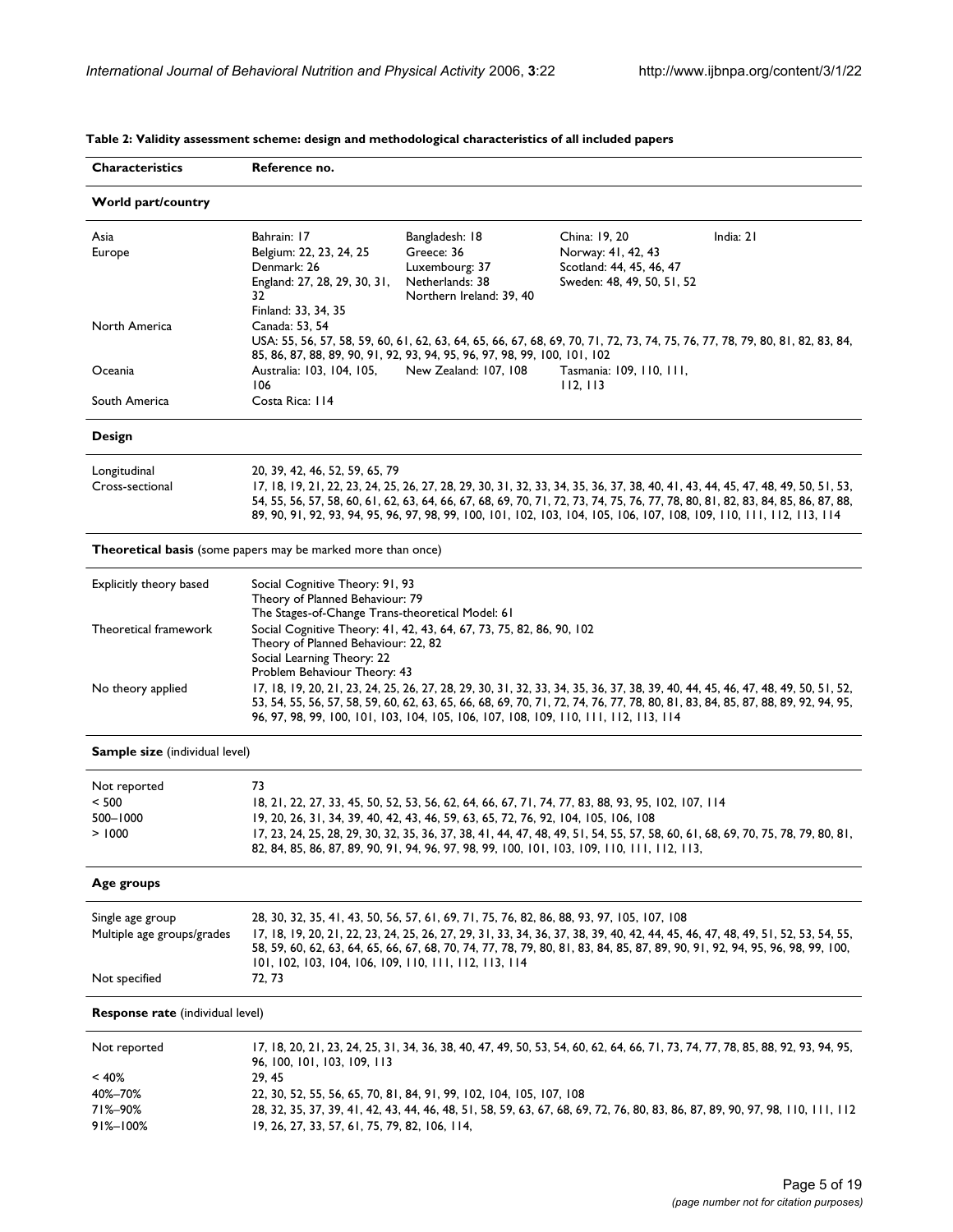## **Table 2: Validity assessment scheme: design and methodological characteristics of all included papers** *(Continued)*

| Representative sample                         |                                                                                                                    |
|-----------------------------------------------|--------------------------------------------------------------------------------------------------------------------|
| Information not available in<br>paper         | 20, 23, 27, 28, 34, 54, 55, 56, 59, 60, 65, 67, 69, 72, 73, 74, 75, 77, 83, 88, 91, 92, 93, 96, 97, 100, 106, 108  |
| Not representative beyond<br>study population | 19, 21, 22, 29, 31, 32, 40, 45, 47, 53, 57, 61, 62, 64, 68, 70, 71, 76, 78, 85, 86, 89, 90, 95, 103, 105, 107, 114 |
| Representative for<br>restricted area         | 17, 18, 33, 46, 49, 51, 52, 63, 66, 79, 82, 84, 87,                                                                |
| Representative for region/<br>county          | 26, 30, 35, 37, 41, 42, 43, 48, 50, 99, 101, 102                                                                   |
| Representative for state/<br>nation           | 24, 25, 36, 38, 39, 44, 58, 80, 81, 94, 98, 104, 109, 110, 111, 112, 113                                           |

#### **Item descriptions**

| No detailed item                                      | 17, 18, 20, 21, 22, 24, 25, 27, 29, 30, 31, 34, 35, 37, 39, 40, 43, 45, 46, 47, 49, 50, 51, 52, 53, 54, 55, 56, 57, 58, 61, 62, |
|-------------------------------------------------------|---------------------------------------------------------------------------------------------------------------------------------|
| descriptions (precise                                 | 63, 64, 65, 66, 67, 68, 69, 71, 74, 75, 76, 77, 78, 80, 82, 83, 84, 86, 88, 89, 90, 91, 92, 93, 95, 99, 100, 102, 103, 105,     |
| wording)                                              | 106, 107, 108, 109, 110, 111, 112, 113, 114                                                                                     |
| Some items described in                               | 19, 23, 26, 28, 33, 38, 41, 59, 60, 70, 72, 73, 79, 81, 85, 87, 96, 97, 98, 101, 104,                                           |
| details (precise wording)                             |                                                                                                                                 |
| All items described in details 32, 36, 42, 44, 48, 94 |                                                                                                                                 |
| (precise wording)                                     |                                                                                                                                 |

#### **Instrument for measuring F and/or V intake**

| FFO                      | 18, 19, 20, 21, 22, 23, 24, 25, 26, 28, 32, 33, 35, 36, 37, 38, 40, 41, 42, 43, 44, 46, 47, 48, 49, 50, 52, 53, 57, 59, 60, 61,<br>68, 69, 70, 72, 78, 79, 80, 81, 82, 84, 85, 86, 87, 94, 95, 96, 97, 98, 99, 100, 101, 102, 106, 108, 109, 113 |
|--------------------------|--------------------------------------------------------------------------------------------------------------------------------------------------------------------------------------------------------------------------------------------------|
| 24-h-recall              | 17, 34, 58, 66, 71, 75, 76, 83, 88, 92, 93, 103, 104, 105, 107                                                                                                                                                                                   |
| Food diary/record        | 27, 29, 30, 31, 45, 55, 64, 67, 73, 74, 77, 91, 110, 111, 112, 114                                                                                                                                                                               |
| <b>Others</b>            | 39, 51, 56, 62, 63, 65, 89, 90                                                                                                                                                                                                                   |
| Information not provided | 54                                                                                                                                                                                                                                               |

### **Differentiation of outcome measure**

| Single F and/or V items | 47, 53, 108, 109, 113                                                                                                                                                                                 |
|-------------------------|-------------------------------------------------------------------------------------------------------------------------------------------------------------------------------------------------------|
| Only fruit              | 24, 25, 38, 40, 62, 88                                                                                                                                                                                |
| Only vegetables         | 35                                                                                                                                                                                                    |
| F and V separately      | 17, 18, 21, 22, 23, 26, 27, 29, 31, 33, 34, 36, 37, 39, 44, 45, 46, 48, 49, 50, 51, 52, 56, 60, 63, 65, 66, 68, 69, 76, 77, 78,<br>83, 85, 87, 89, 95, 97, 98, 100, 103, 104, 105, 106, 107, 112, 114 |
| F and V combined        | 19, 20, 28, 30, 32, 41, 42, 43, 57, 58, 61, 64, 70, 71, 75, 79, 80, 81, 82, 84, 86, 90, 91, 93, 94, 96, 101, 102, 110, 111                                                                            |
| Separately and combined | 54, 55, 59, 67, 72, 73, 74, 92, 99                                                                                                                                                                    |

#### **Validity of applied measurements**

#### **Analysis**

| Uni-variate (including<br>stratified analyses) | 18, 21, 29, 30, 31, 33, 34, 36, 37, 39, 40, 45, 46, 47, 51, 53, 57, 60, 65, 78, 83, 89, 90, 94, 95, 101, 105, 106, 108, 109,<br>110.111.112.114                                                                                |
|------------------------------------------------|--------------------------------------------------------------------------------------------------------------------------------------------------------------------------------------------------------------------------------|
| Multivariate                                   | 19, 20, 22, 23, 24, 25, 28, 32, 35, 38, 41, 42, 43, 44, 48, 49, 50, 52, 55, 56, 58, 59, 61, 63, 64, 66, 67, 68, 69, 70, 72, 73,<br>75, 76, 79, 80, 81, 82, 84, 85, 86, 87, 91, 92, 93, 96, 97, 98, 99, 100, 102, 103, 104, 113 |
| Descriptive                                    | 17, 26, 27, 54, 62, 71, 77, 88, 107                                                                                                                                                                                            |
| Not specified                                  | 74                                                                                                                                                                                                                             |

F = fruit; V = vegetables; FFQ = food frequency questionnaire; 24-h recall = 24 hour recall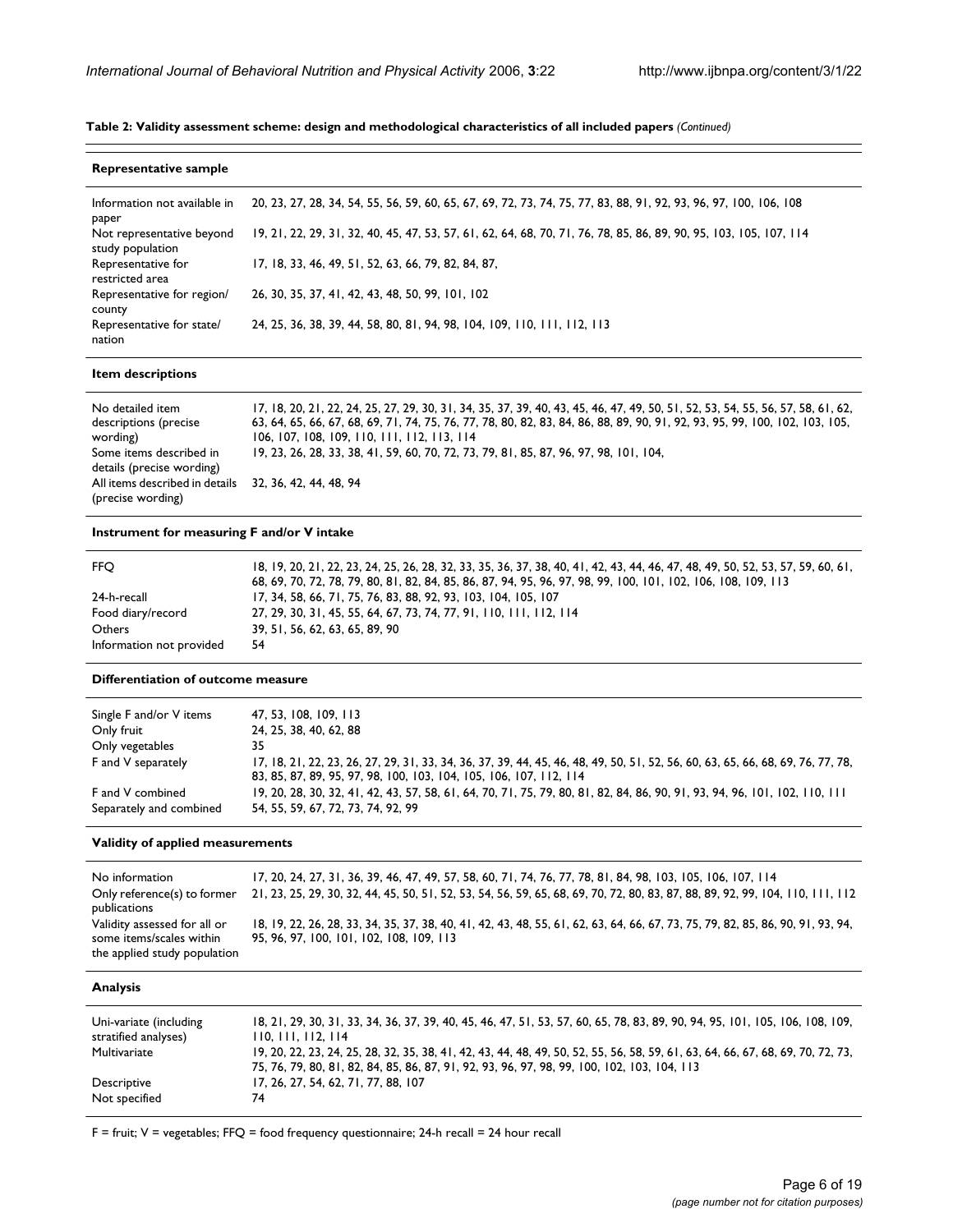**Table 3: Summary of potential determinants of fruit and vegetable consumption among children and adolescents. Determinants included in at least three papers.**

| Determinant variable                                                                                            | Association/group with highest level of<br>intake (Reference no.)                                                                                                                                                                   | No association (Reference no.)                                                    |
|-----------------------------------------------------------------------------------------------------------------|-------------------------------------------------------------------------------------------------------------------------------------------------------------------------------------------------------------------------------------|-----------------------------------------------------------------------------------|
| Sociodemographic factors                                                                                        |                                                                                                                                                                                                                                     |                                                                                   |
| Gender                                                                                                          | Girls: 19, 23, 24, 25, 27, 30, 36, 37, 43, 44, 46,<br>47, 48, 50, 52, 53, 55, 63, 77, 85, 92, 100, 105,<br>106, 107, 108, 109<br>Boys: 17, 60, 110, 114                                                                             | 26, 28, 40, 57, 65, 67, 74, 77, 80, 82, 84, 90, 98,<br>99, 101, 103, 111, 112     |
| Age/grade                                                                                                       | Neg. assoc: 23, 24, 25, 36, 37, 40, 63, 80, 98,<br>113                                                                                                                                                                              | 17, 66, 67, 77, 82, 85, 99, 101, 103                                              |
| Socioeconomic position (some papers included<br>several measurements and they may therefore be<br>marked twice) | Pos. assoc: 110, 111, 112<br>Pos. assoc: 18, 19, 21, 23, 24, 25, 27, 32, 33, 34,<br>35, 37, 39, 40, 43, 44, 46, 47, 48, 49, 50, 52, 54,<br>60, 63, 66, 73, 80, 82, 85, 86, 98, 100, 104, 105,<br>108, 112<br>Neg. assoc: 20, 60, 84 | 18, 19, 20, 24, 28, 33, 34, 50, 55, 63, 66, 74, 80,<br>82, 99, 100, 103, 110, 111 |
| Race/ethnicity                                                                                                  | Assoc: 26, 28, 57, 60, 65, 77, 78, 80, 84, 85, 90,<br>92, 98, 100, 101                                                                                                                                                              | 55, 63, 67, 74, 82, 99                                                            |
| Urbanisation                                                                                                    | Rural: 20, 47, 114                                                                                                                                                                                                                  | 19                                                                                |
| <b>Personal factors</b>                                                                                         |                                                                                                                                                                                                                                     |                                                                                   |
| Preferences                                                                                                     | Pos. assoc: 41, 42, 56, 63, 67, 73, 82, 86, 91,<br>109, 113                                                                                                                                                                         |                                                                                   |
| Nutritional knowledge                                                                                           | Pos. assoc: 26, 41, 42, 48, 75, 93<br>Neg. assoc: 82                                                                                                                                                                                | 91                                                                                |
| <b>Attitudes</b>                                                                                                | Pos. assoc: 22, 79, 86                                                                                                                                                                                                              |                                                                                   |
| Intentions                                                                                                      | Pos. assoc: 22, 79                                                                                                                                                                                                                  | 41, 42                                                                            |
| Self-efficacy                                                                                                   | Pos. assoc: 22, 41, 42, 67, 75, 102                                                                                                                                                                                                 | 86, 91                                                                            |
| Outcome expectations                                                                                            | Pos. assoc: 91                                                                                                                                                                                                                      | 67, 73, 75, 82                                                                    |
| Perceived barriers                                                                                              | Low barriers: 79                                                                                                                                                                                                                    | 66, 82                                                                            |
| Subjective norms (perception of others'<br>attitude on own diet)                                                | Pos. assoc: 43, 79, 82                                                                                                                                                                                                              |                                                                                   |
| <b>Family-related factors</b>                                                                                   |                                                                                                                                                                                                                                     |                                                                                   |
| Parental intake                                                                                                 | Pos. assoc: 22, 41, 45, 72, 75, 102, 109, 113                                                                                                                                                                                       | 42                                                                                |
| Home availability/accessibility                                                                                 | Pos. assoc: 41, 42, 64, 72, 73, 75, 86, 93, 102                                                                                                                                                                                     | 41, 64                                                                            |
| Family structure                                                                                                | Two-parent family: 35, 84, 99, 101                                                                                                                                                                                                  | 82                                                                                |
| Family size                                                                                                     |                                                                                                                                                                                                                                     | 19, 110, 111                                                                      |
| Frequency of family meals                                                                                       | Pos. assoc: 35, 70, 86, 87, 98                                                                                                                                                                                                      | 22                                                                                |
|                                                                                                                 | Assoc: 38, 82, 101                                                                                                                                                                                                                  |                                                                                   |
| Parental style<br>Parental support for healthy eating/FV                                                        | Pos. assoc: 22, 86, 102                                                                                                                                                                                                             | 22, 43, 102                                                                       |
| <b>Friends-related factors</b>                                                                                  |                                                                                                                                                                                                                                     |                                                                                   |
| Perceived friend intake                                                                                         | Pos. assoc: 22, 113                                                                                                                                                                                                                 | 109                                                                               |
| <b>School-related factors</b>                                                                                   |                                                                                                                                                                                                                                     |                                                                                   |
| Fruit and/or vegetable availability at school                                                                   | Pos. assoc: 42, 73                                                                                                                                                                                                                  | 24                                                                                |
| Other foods: Vending machines                                                                                   |                                                                                                                                                                                                                                     |                                                                                   |
|                                                                                                                 | Neg. assoc: 76                                                                                                                                                                                                                      | 31, 24                                                                            |
| Other foods: À la carte program availability<br>Other foods: Access to snack bar meals                          | Neg. assoc: 76                                                                                                                                                                                                                      |                                                                                   |
|                                                                                                                 | Neg. assoc: 63, 65                                                                                                                                                                                                                  |                                                                                   |
| Participating in school lunch programme                                                                         | Pos. assoc: 35, 77, 84                                                                                                                                                                                                              |                                                                                   |
| Academic achievement                                                                                            | Pos. assoc: 35, 85                                                                                                                                                                                                                  | 43                                                                                |
| School type                                                                                                     | Non-public schools: 89, 112                                                                                                                                                                                                         | 110, 111                                                                          |

**Meal patterns/TV watching/eating fast food**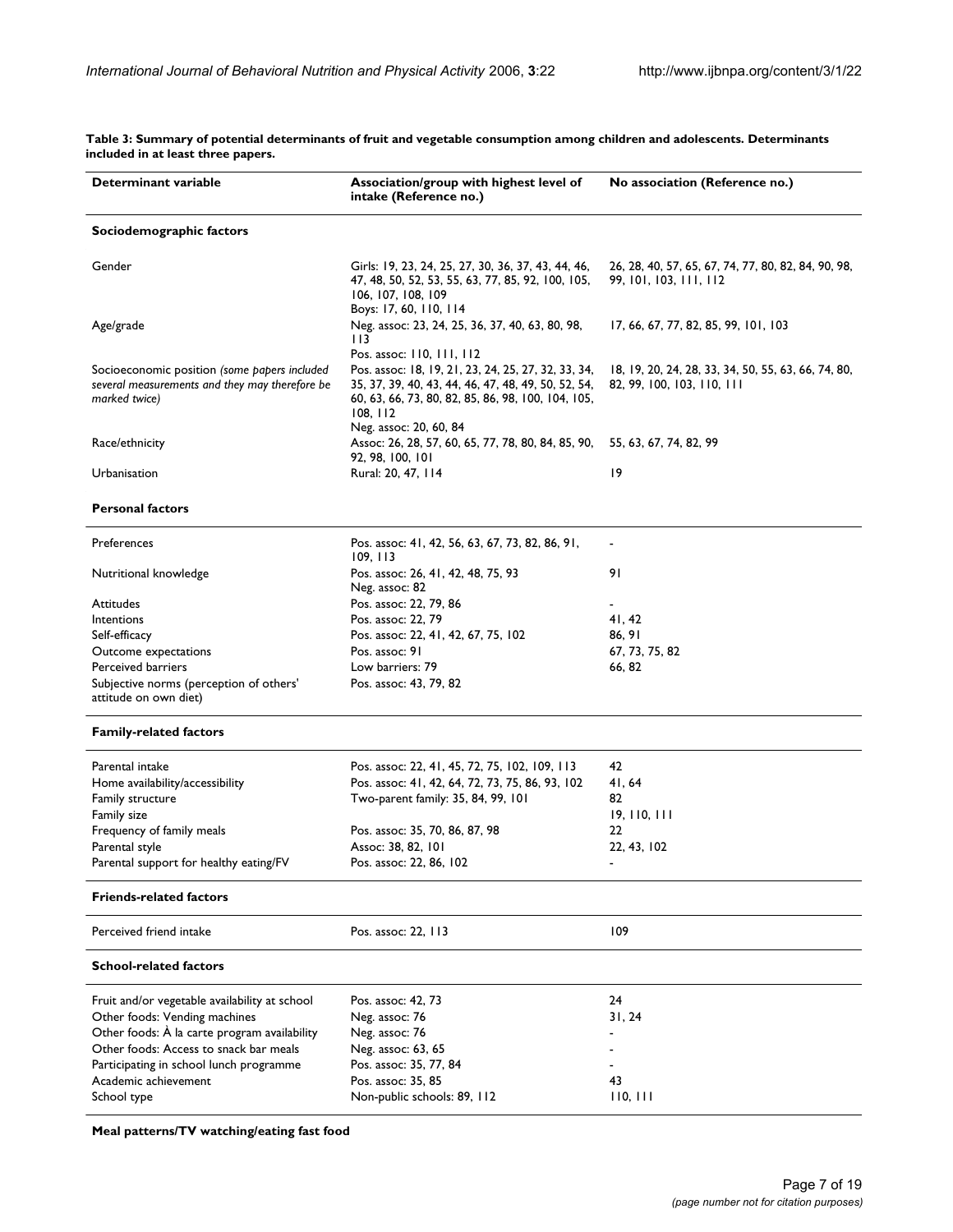| Meal frequency       | Pos. assoc: 43                 | 66, 86                   |  |
|----------------------|--------------------------------|--------------------------|--|
| Meal type            | Pos. assoc: 55, 62, 71, 83, 88 | -                        |  |
| Hours of TV watching | Neg. assoc: 36, 59, 81, 97     | $\overline{\phantom{0}}$ |  |
| Eating fast food     | Neg. assoc: 58, 68, 96         | 86                       |  |
|                      |                                |                          |  |

**Table 3: Summary of potential determinants of fruit and vegetable consumption among children and adolescents. Determinants included in at least three papers.** *(Continued)*

Pos. assoc = positive association; neg. assoc. = negative association;  $F =$  fruit;  $V =$  vegetables

with increasing age of children and adolescents seems to be more related to European societies than to the US. Three papers found a positive association between age and intake of fruit and vegetables. In these three papers slightly different analyses were conducted on the same Tasmanian data set.

#### *Socioeconomic position*

Forty-six of the identified papers examined the influence of socioeconomic position (SEP). Within these papers, a large number of operationalisations of SEP were applied. Still, the findings are consistent. Low SEP is associated with low or less frequent intake of fruit and vegetables, and especially for family income (positive association in seven out of 14 papers), parental occupation (positive association in nine out of 11 papers) and parental education (positive association in 11 out of 11 papers) the association is well documented. For father's occupation specifically, two papers found a positive association, two papers found no association, and one paper found that high SEP students ate fruit more frequently at home while the most frequent intake of fruit at school was seen among low SEP students. The influence of mother's occupation was studied by two papers. Both found no association with fruit and vegetable consumption. The specific influence of father's education was studied in six papers of which only one identified a positive association. The influence of mother's education was analysed in eight papers of which four found higher or more frequent intake of fruit and/or vegetables with increasing educational level of mother. One longitudinal study, conducted in China, reported a negative association for mothers' educational level. Other examples of operationalisations of SEP that have been included in papers on fruit and vegetable consumption among children and adolescents are family material affluence (positive association in three out of four papers), student educational status (positive association in three out of three papers), several combined measurements (negative association in one out of two papers), and contextual measurements based on neighbourhoods or school catchments areas (positive association in six out of ten papers). No general systematic differences in age of study populations exist between those papers that identify an association between SEP and intake of fruit and/or vegetables among children and adolescents and those papers that do not. Also no clear systematic differences seem to exist according to geographical region. This is partly due to the fact that a number of papers each include two or more separate measurements for SEP for which different associations with intake of fruit and vegetables are observed.

#### *Race/ethnicity*

The literature on the influence of race/ethnicity is highly dominated by studies conducted with a US study population. The significant associations found (13 out of 19 studies) are inconsistent, depending on which ethnic groups were compared and often different patterns of consumption were observed for fruit and vegetables.

In addition, 11 of the papers on race/ethnicity differences do not adjust for SEP. Comparing results may therefore be difficult due to differences in adjustments for confounders. Two European papers on the influence of race/ethnicity have been identified. One British paper (adjusted for SEP) observed the most frequent intake of fruit and vegetables among Black adolescents compared to White and Asian adolescents. One Danish paper (unadjusted analyses) found that immigrant children (not specified) consume fruit and vegetables more frequent than Danish children.

#### *Urbanisation*

The influence of urbanisation has been investigated in four papers. Three of these found that fruit and/or vegetable consumption is higher or more frequent among rural children and adolescents than among urban children and adolescents. One paper found no association.

### *Personal factors*

#### *Preferences*

Preference is the personal factor that has been examined most extensively. Eleven papers analysed the influence of preferences, and in all 11 papers a positive association between preferences and children and adolescents' intake of fruit and/or vegetables was observed.

#### *Other personal factors*

For nutritional knowledge, six papers observed positive associations with fruit and/or vegetable intake, one paper observed a negative association, and one paper did not find any association. Positive associations were also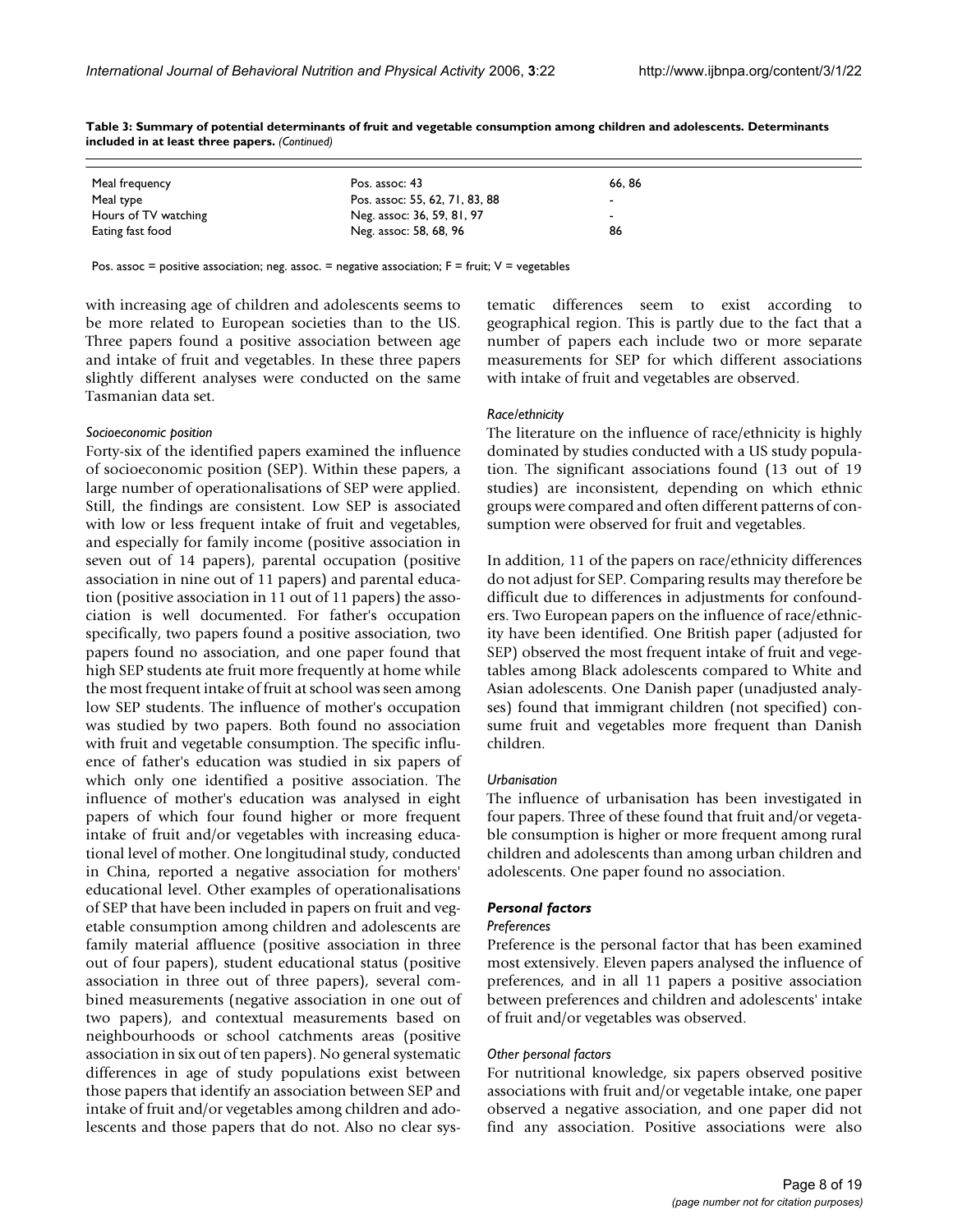observed for attitude (three out of three papers), intentions (two out of four papers), self-efficacy (six out of eight papers) and subjective norms (perception of others' attitude on own diet) (three out of three papers). Five papers analysed the influence of outcome expectations and in one paper a positive association was identified. Barriers for eating fruit and vegetables were studied in three papers by the use of combined measures, e.g. availability, self-efficacy, cost, taste, and appeal. One paper found the most frequent intake of fruit and vegetables among adolescents with low perceived barriers. Two papers found no association.

#### *Family-related factors*

#### *Parental intake*

Within the family arena, a positive association between parental intake of fruit and/or vegetables and children's fruit and/or vegetable consumption was observed in eight out of nine papers. Four of these papers analysed parent reported parental intake and six papers analysed child perceived parental intake (one paper analysed both child-and parent-reported parental intake). One of these papers included perceived parental intake in a combined measure of perceived intake of significant others (friends, home-economics teacher, and/or siblings). Within two of the papers the effect of parental intake was modified by home availability, i.e. there is a stronger positive association between parental intake and children's fruit and vegetable intake within families with a high availability of fruit and vegetables at home.

#### *Home availability and accessibility*

Three out of three papers identified a positive association between child-reported home availability of fruit and vegetables (fruit and vegetables being present in the home) and children's intake of fruit and vegetables. Within one of these papers, the association was only observed among girls. The influence of parent-reported availability was also analysed by three papers. One paper found no association, one paper found a positive association for girls only, and one paper found a direct positive association for girls and an indirect effect for boys (through motivation operationalised by a combined measure of self efficacy, outcome expectancies and preferences). One out of one paper observed a positive association for parent-reported home accessibility of fruit and vegetables (form and location of fruit and vegetables present in the home). Within the same paper, a positive association was identified for child-reported accessibility among girls. Two out of three papers observed a positive association for combined measures of parent-reported home availability and accessibility. Combined measures of child-reported home availability and accessibility was analysed in only one paper. Here, a positive association was identified.

#### *Family structure*

The influence of family structure on children's fruit and vegetable consumption was analysed in five papers. Four papers found that fruit and/or vegetable consumption is lower among children from single-parent families than among children from two-parent families. Within two of these papers the effect of family structure were not adjusted for SEP. One paper (adjusted for SEP) found no association.

## *Family size*

The influence of family size was studied in three papers which all found no association with children's fruit and vegetable consumption.

## *Family meals*

Six papers studied the influence of shared family meals and within five of these a positive association with children's consumption of fruit and/or vegetables was observed. One paper found no association.

#### *Parenting style*

The association between parenting style and children's intake of fruit and vegetables was studied in six papers. These papers included ten different operationalisations of parenting styles. Three papers identified an association with children's fruit and vegetable consumption. In these papers the highest or most frequent intake was seen for authoritative parenting style, maternal authoritative parenting style, paternal non-authoritative style, and parental monitoring.

#### *Parental support for eating fruit and vegetables/healthy eating*

Three out of three papers found a positive association between fruit and/or vegetable consumption and parental support for eating fruit or vegetables/healthy eating.

#### *Friends-related factors*

The influence of friends has been only sparsely investigated. Two out of three papers found that perceived friend intake is positively associated with fruit and/or vegetable consumption.

#### *School-related factors*

#### *Availability and policy of healthy and unhealthy foods*

A variety of different operationalisations of availability of fruit and vegetables and other foods at school have been analysed in seven papers. One US and one Norwegian paper found a positive association for fruit and vegetables being served as part of the school lunch/fruit being served as part of a school fruit programme. No association was found between school availability of fruit (sold in school stores) and students' fruit consumption in a study from Belgium-Flanders. The same study also found no association for vending machines (selection not specified) being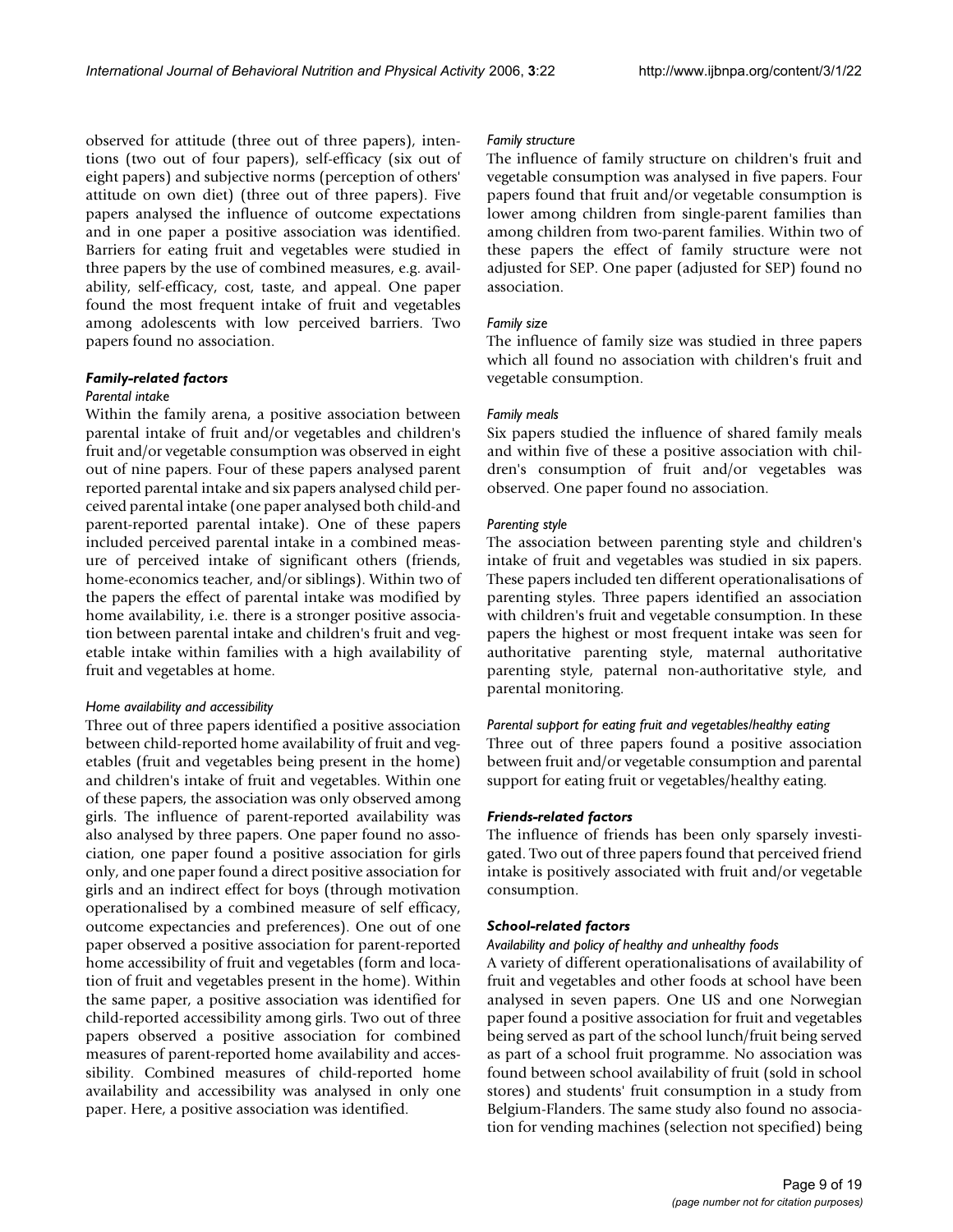present at school. Another paper found that the number of snack vending machines (not differentiated according to snack type) is negatively associated with students' intake of fruit and vegetables. A limited number of papers also showed that à la carte school lunch program availability is negatively associated with students' intake of fruit and vegetables (one out of one papers), and that fruit and vegetable intake is lower among students with access to snack-bar meals versus those students with access to school lunch meals (two out of two papers).

Two US and one Finnish paper found that students who participate in school lunch programmes have a higher or more frequent intake of fruit and vegetables than students that do not participate.

# *Student-school relations*

The influence of academic achievement was studied by three papers. In two of these, low academic achievement is associated with low frequency of fruit and vegetable consumption.

# *School type*

The influence of school type was studied in four papers (unadjusted analyses) of which two found that students from non-public schools have the highest or most frequent intake of fruit and/or vegetables.

# *Meal patterns*

The literature on the influence of meal patterns includes different measurements. In one out of three papers meal frequency is positively associated with fruit and vegetable consumption (meals are not differentiated according to type or content). Significant associations for meal type were found in five out of five papers though the applied operationalisations varied (type of meal during day (e.g. breakfast and lunch), school breakfast vs. home breakfast, and weekday meals vs. weekend day meals).

# *TV watching*

Four papers examined the effect of watching TV, and they all found that increasing hours of TV watching is associated with decreasing fruit and/or vegetable consumption.

# *Eating fast food*

The influence of eating fast food was studied in four US papers. Of these, three papers found that eating fast food is associated with low or less frequent consumption of fruit and vegetables, while one paper found no association

Table 4 summarises associations between potential determinants of fruit and vegetable consumption among children and adolescents that were examined in less than three papers. From this table it is evident that especially the literature on family-related factors has investigated a variety of potential determinants that each has only been included in one or two papers.

A comprehensive summary table (table 5) containing detailed information on design, analysis, and results of included papers is electronically available [115].

# **Discussion**

The research presented in this review shows that the scientific effort to identify determinants of fruit and vegetable consumption among children and adolescents has increased substantially over the past four decades growing from a total of 11 published papers from 1958 through 1986 to 54 papers published only since 2000. This increase follows the growing evidence supporting the health benefits from eating ample amounts of fruit and vegetables [1-4].

This review of determinants of fruit and vegetable consumption among children and adolescents reveals that the determinants supported by the greatest amount of evidence are gender, age, SEP, preferences, parental intake, and home availability/accessibility. Girls tend to have a higher or more frequent intake of fruit and vegetables than boys, and a corresponding pattern is seen for the younger age groups compared to the older age groups. As mentioned, solely descriptive prevalence papers were not included in this review. Such papers may contain information on age and gender differences. Therefore more documentation in this area might have been gained by including prevalence papers. SEP, preferences, parental intake, and home availability/accessibility are all positively associated with children and adolescents' fruit and vegetable consumption. In addition, also for nutritional knowledge, self-efficacy and shared family meals the evidence for positive associations is rather convincing.

A large number of potential determinants have been included in the quantitative scientific literature on fruit and vegetable consumption of children and adolescents. However, this review clearly shows that for many variables evidence is lacking. For the majority of the examined variables this lack of evidence is mainly due to lack of studies. For a minority of the identified variables (e.g. gender, age and SEP) a significant number of studies exist. Here, the literature is generally characterised by conclusive and similar findings within a large part of the papers and non-significant associations identified in the remaining papers. Only rarely conflicting results were seen.

Establishing epidemiological evidence for a given association implies the existence of only few cases of contradictory findings. Though being low in numbers, it is still important to analyse reasons for contradictory findings.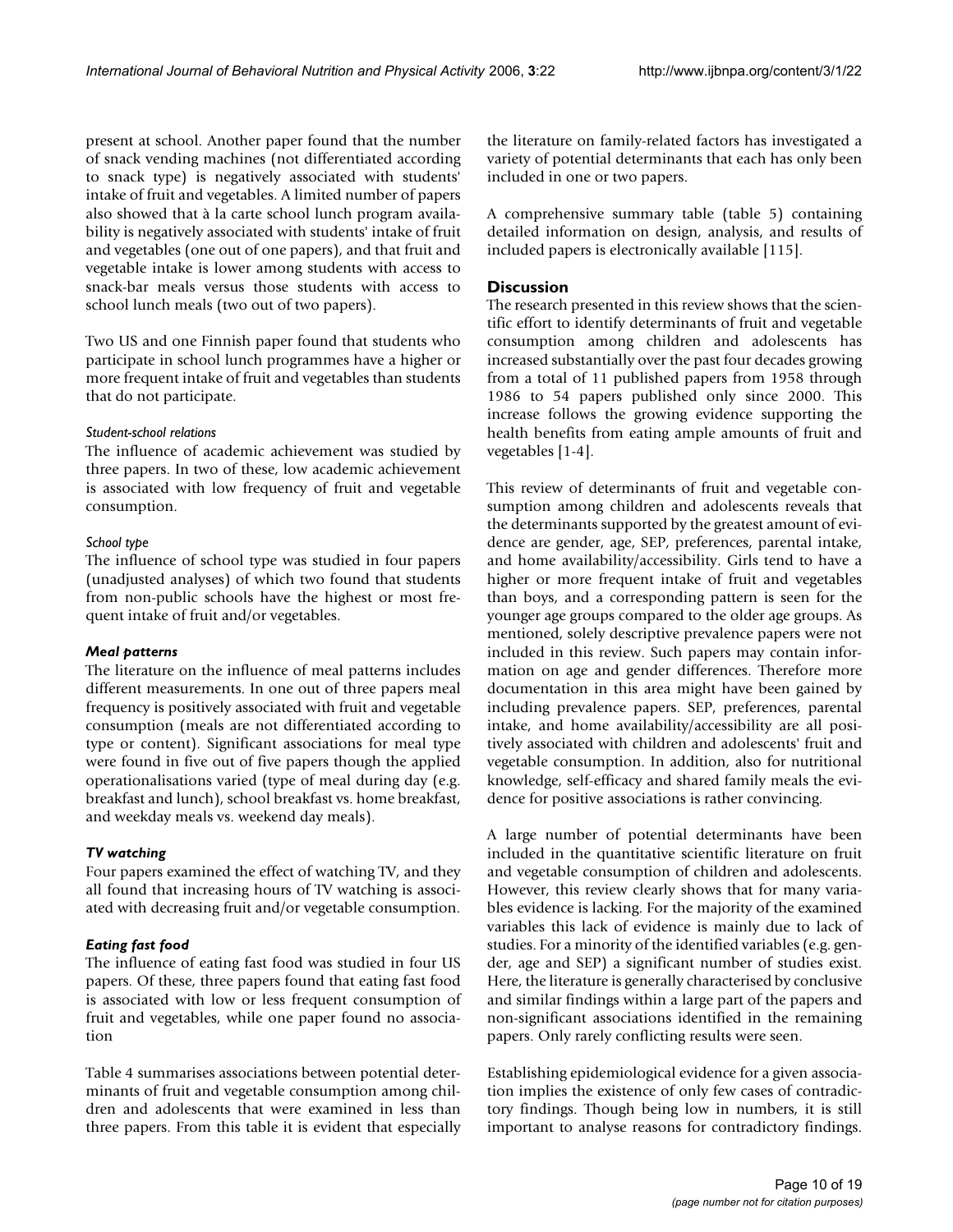**Table 4: Summary of infrequently tested determinants of fruit and vegetables consumption among children and adolescents. Determinants included in less than three papers.**

| Determinant variable                                          | Association/group with highest level of<br>intake (Reference no.) | No assoc<br>(Ref. no.) |
|---------------------------------------------------------------|-------------------------------------------------------------------|------------------------|
| Sociodemographic factors                                      |                                                                   |                        |
| Country (European)                                            | Southern European countries: 25                                   |                        |
| Student working status                                        | Non-working: 95                                                   |                        |
| Type of dwelling                                              |                                                                   | 50                     |
| <b>Personal factors</b>                                       |                                                                   |                        |
| Evaluation of own diet                                        | Pos. assoc: 79                                                    |                        |
| Motivation (self-efficacy, outcome expectations, preferences) | Pos. assoc: 93                                                    |                        |
| Sweetened beverage preferences                                |                                                                   | 66                     |
| Bottled water preferences                                     |                                                                   | 66                     |
| Stages of change                                              | Action/maintenance stage: 61                                      |                        |
| Asking/behavioural skills                                     |                                                                   | 41, 91                 |
| <b>Stress</b>                                                 | Low levels of stress: 28                                          |                        |
| Subjective health complaints                                  |                                                                   | 43                     |
| Depression                                                    | Low level of depression: 28                                       | 69                     |
| Outlook for the future                                        |                                                                   | 82                     |
| Negative self-evaluation                                      |                                                                   | 79                     |
| Evaluation of own health                                      |                                                                   | 79                     |
| Perceived healthiness                                         |                                                                   | 109, 113               |
| Spirituality                                                  | Pos. assoc: 82                                                    |                        |
| Exposure (former eating of fruit and vegetables)              |                                                                   | 91                     |
| <b>Family-related factors</b>                                 |                                                                   |                        |
| Number of children in the family                              |                                                                   | 50                     |
| Place of residence                                            | Living outside family: 46                                         |                        |
| Social norms (perception of others attitude on eating FV)     |                                                                   | 91                     |
| Positive relations with parents                               | Pos. assoc: 22, 43                                                |                        |
| Family connectedness                                          | Pos. assoc: 85                                                    |                        |
| Family cohesion                                               |                                                                   | 22                     |
| Family adaptation                                             |                                                                   | 22                     |
| Family communication                                          | Pos. assoc: 101                                                   |                        |
| Frequency of communication of dislike                         |                                                                   | 22                     |
| Use of positive strategies for communication of dislike       |                                                                   | 22                     |
| Use of negative strategies for communication of dislike       | Neg. assoc: 22                                                    |                        |
| Number of hours spent without parents                         | Neg. assoc: 101                                                   |                        |
| Parents present when child leaves and returns from school     |                                                                   | 98                     |
| Shared shopping                                               |                                                                   | 22                     |
| Children ask for healthy food to be brought from store        | Pos. assoc: 22                                                    |                        |
| Food asked for is bought                                      | Neg. assoc: 22                                                    |                        |
| Children preparing their own meals                            | Neg. assoc: 84                                                    |                        |
| Food decision-making (parent/adolescent)                      |                                                                   | 98                     |
| Parents prepare high/low-fat foods                            |                                                                   | 66                     |
| Home high/low-fat availability                                |                                                                   | 66                     |
| Mean home high/low-fat practice                               |                                                                   | 66                     |
| Parental knowledge                                            | Pos. assoc: 75                                                    |                        |
| Parental self-efficacy to serve FV                            | Pos. assoc: 75                                                    |                        |
| Parental smoking                                              | Neg. assoc: 29                                                    | 43                     |
| Parental physical activity                                    |                                                                   | 43                     |
| Expenditures on food                                          | Neg. assoc: 18                                                    |                        |

#### **Friends-related factors**

Positive relations with friends **Positive relations** with friends **Post** extends the Post assoc: 43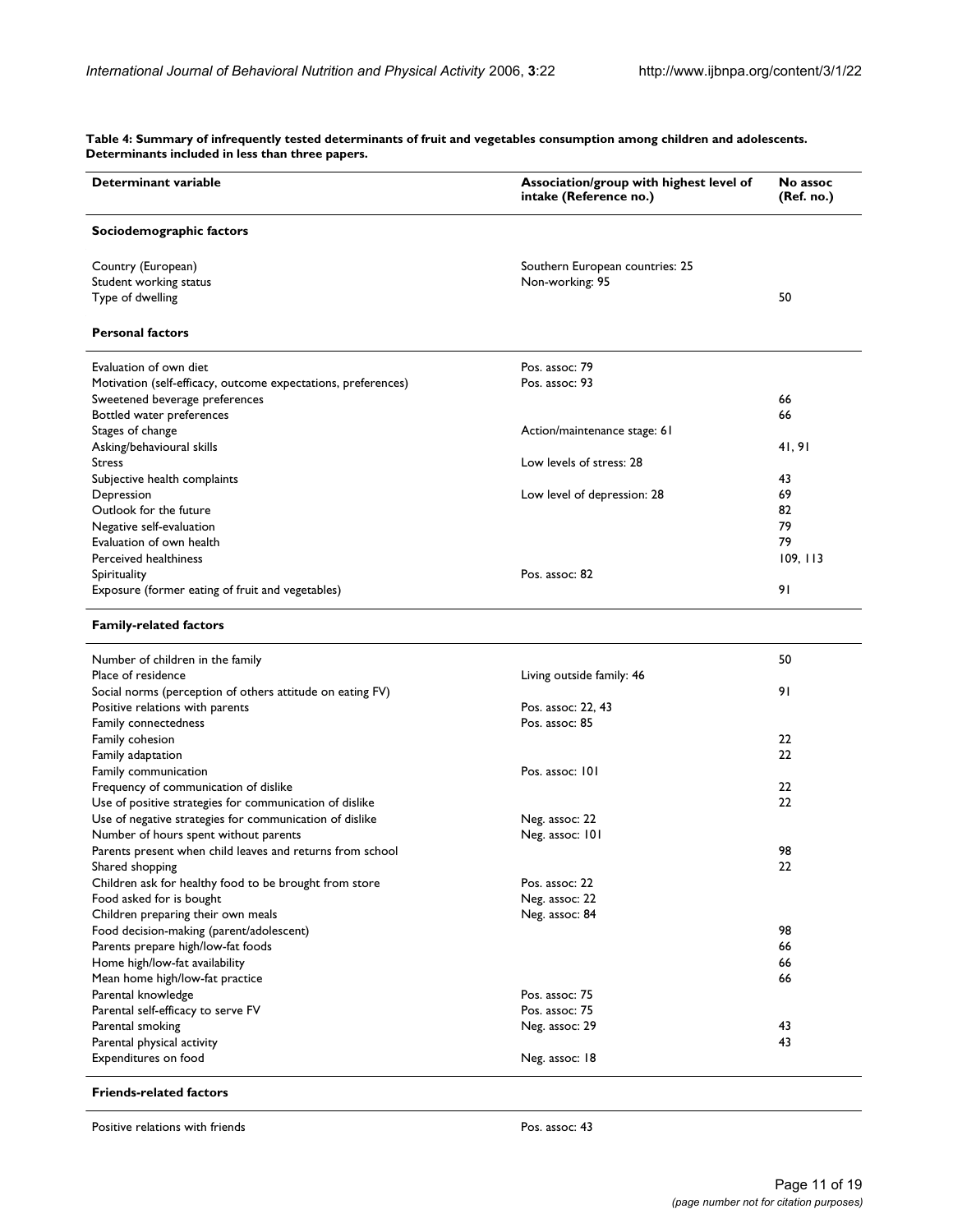**Table 4: Summary of infrequently tested determinants of fruit and vegetables consumption among children and adolescents. Determinants included in less than three papers.** *(Continued)*

| <b>School-related factors</b>                               |                              |    |
|-------------------------------------------------------------|------------------------------|----|
| Using the canteen                                           | Non-canteen users: 103       |    |
| Lunch source                                                | Bringing lunch from home: 99 |    |
| School food rules                                           |                              | 24 |
| Nutritional education                                       |                              | 24 |
| School size                                                 |                              | 55 |
| Percent of Euro-American students at school                 | Pos. assoc: 55               |    |
| Percent of students at school participating in school lunch | Pos. assoc: 55               |    |
| Annual out-migration rate                                   |                              | 55 |
| Liking school                                               | Pos. assoc: 35               | 43 |
| Antisocial behaviour                                        |                              | 43 |
| Meal patterns/TV watching/eating fast food                  |                              |    |
| Having regular meals                                        | Pos. assoc: 51, 94           |    |
| Skipping meals                                              | Neg. assoc: 84               |    |
| Number of snack meals                                       |                              | 66 |
| Snacking during school day                                  | Neg. assoc: 35               |    |
| Watching TV while eating                                    | Neg. assoc: 83               |    |
| Computer use                                                | Pos. assoc: 97               |    |
| Reading/doing homework                                      | Pos. assoc: 97               |    |

Pos. assoc.  $=$  positive association; neg. assoc.  $=$  negative association;  $F =$  fruit;  $V =$  vegetables

Naturally, such findings may be due to methodological bias while others may reflect true differences between countries, geographical regions, time periods etc. Thus, contradictory findings should be seriously considered, as they may provide important information needed for creating new scientific hypotheses.

For variables studied in at least three papers included in the present review contradictory findings were observed for gender, age, SEP and nutritional knowledge.

In contrast to most of the papers analysing the influence of gender, four studies observed the highest or most frequent intake of fruit and/or vegetables among boys. Of these four papers, one US study by Burdine et al. (1984) [60] and one Tasmanian study by Woodward (1985a) [110] were both rather old publications compared to the majority of the included papers. The two remaining papers by Musaiger and Gregory (1992) [17] and Rojas (2001) [114] analysed study populations from Bahrain and Costa Rica (small sample). No other papers from South America and only five Asian papers were identified. The contradictory findings identified for gender may be due to methodological bias or they may reflect true associations existing in US and Tasmanian societies in the mid nineteen eighties. Finally, the two last contradictory findings may reflect true situations in geographical areas less investigated.

Three papers observed a positive association between age and intake of fruit and vegetables. As earlier described these three papers are based on the same Tasmanian data set. Data was collected in the early nineteen eighties, and it is therefore uncertain if these differences would still be observed at present.

In contrast to most of the identified papers analysing the association between SEP and fruit and vegetable consumption among children and adolescents, three papers observed the highest or most frequent intake of fruit and vegetables among low SEP groups. One US study by Melnik et al. (1998) [84] of  $2<sup>nd</sup>$  and  $5<sup>th</sup>$  grade students in the city of New York found that 5th grade students from low SEP households more frequently consumed fruit and vegetables than students from high/medium SEP households. Categorisation of SEP groups was based on a measure combining information on number of parents working, eligibility for free or reduced price school lunch, and use of federal assistance programs. The contradictory finding is not discussed within the paper. However, the study is characterised by an individual level response rate of 51%, which may have introduced a selection bias by which the low SEP participants are not representative for low SEP households in the city of New York. Another US study by Burdine et al. (1984) [60] of  $7<sup>th</sup>$  and  $8<sup>th</sup>$  grade students from Texas investigated determinants for fruit and vegetable consumption at home and at school respec-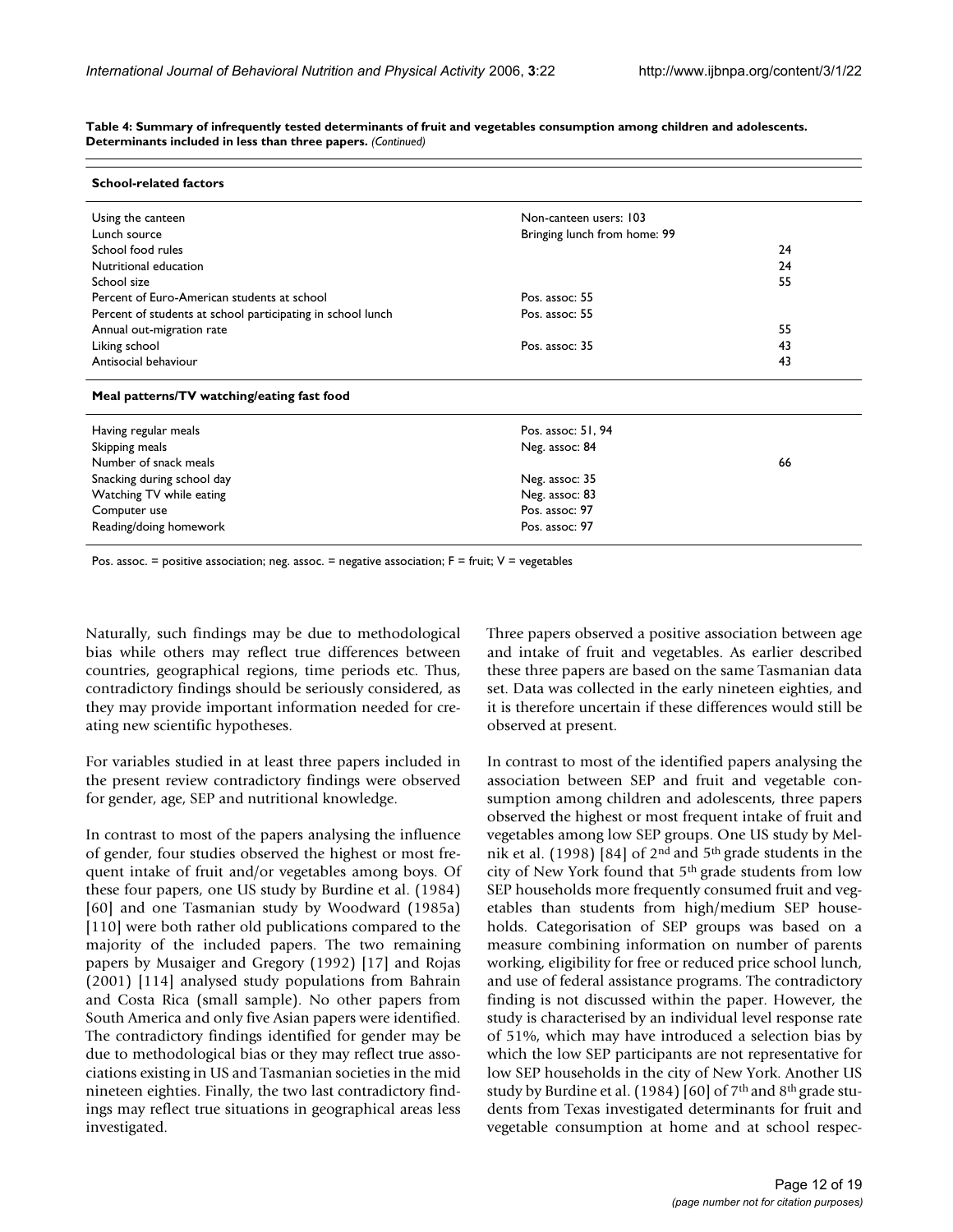tively. Based on father's occupation, this study found that high SEP students ate fruit more frequently at home, while the most frequent intake of fruit at school was seen among low SEP students. As argued in the paper, these findings suggest that school nutrition subsidies may provide more opportunities for low SEP students to eat healthful foods. The division of total intake measures into measurements of what is consumed at home versus in school may be a new and important aspect to consider for future studies. Using a more general measure for intake that is not calculated by time of the day or different settings may hide important information. Finally, a longitudinal Chinese study by Wang et al. (2002) [20] found that children whose mothers had higher educational levels were less likely to maintain a high fruit and vegetable diet. Within the paper it is argued that although these mothers were likely to have better access to the media and to health- and nutrition-related knowledge, their behaviour indicates that they are not aware of the health concerns related to higher fat foods. At the same time these families may also have more family resources, by which they can afford more expensive foods, such as meats and cooking oil. The authors also argue, that another possibility is that these women understand the need for energy-dense diets linked with high meat and fat intake and promoted concern for growth and development over the concerns for obesity and diet-related non-communicable disease. Conclusively it is stated that the findings from China suggest that mothers' nutritional knowledge, health consciousness and exposure to the media may influence their children's diet beyond the determining role of family resources and access to foods available to the community in developing countries undergoing a rapid social and economic transition. The present review only identified very few studies conducted in developing countries, and the results from the Chinese study exemplify the importance of initiating future studies involving study populations from countries with varying levels of developmental stages and with different political systems.

For nutritional knowledge, one US study by Lytle et al. (2003) [82] found that students in the  $25<sup>th</sup>$  percentile for the knowledge score reported significantly greater intake of fruit and vegetables compared to students in all other quantiles. As stated in the paper, this finding may be due to a ceiling effect as most students scored very high on the knowledge questions.

In conclusion, several of the few contradictory findings identified within the present review may be attributable to methodological bias, while others may reflect realities.

No previous review comparable to the present review exists. Recently a systematic review was conducted by Blanchette & Brug (2005) [116]. This review is restricted

to the years 1990 to March 2005 and it focuses on determinants of fruit and vegetables consumption among 6–12 year-old children with emphasis on factors easily influenced through intervention. Therefore socio-demographic factors as ethnicity, gender, and SEP are not included. Past reviews have generally been characterised by either having a broader focus in terms of food categories (e.g. general eating behaviours and food patterns) [e.g. [13,117]] or by being focused on a specific group of determinants (e.g. family and television watching) [118- 120]. The majority of the previous reviews did not aim at presenting a total overview of the literature on determinants. Rather, the aim has been to conduct an exploratory and non-exhaustive search to develop, understand and/or present a conceptual framework for understanding adolescent eating patterns and/or to inspire future development of interventions, policies and research [e.g. [13,117,121,122]]. The aim of the present review was to conduct a comprehensive and exhaustive search from which the evidence of specific potential determinants of a specified food category, namely fruit and vegetables was systematically evaluated based on standardised procedures. Due to these marked differences in purpose and methodology it is therefore difficult to make detailed comparisons between the present review and related previous reviews.

This review has several strengths and limitations. Literature relevant for the present review was identified by searching Medline and PsycINFO. Inclusion of other databases may have led to identification of additional relevant papers that matched the inclusion criteria. For instance, it is rather surprising that no papers on industry promotions (e.g. advertising and marketing of fruit and vegetables or competitive food choices as chips, chocolate bars etc.) as a determinant of fruit and vegetable intake in children and adolescents were identified by the search and selection criteria. However, bibliographies of relevant papers including reviews and methodological papers were searched thoroughly until no more relevant papers emerged. Due to the language criteria, relevant information published in other languages than English may have been missed. The review is strengthened by the systematic approach by which procedures for evaluation and categorisation of all included papers were standardised. Within this review only significant associations are considered. In the field of epidemiology, the criteria for evaluation of estimated associations is a topic of discussion, and one recommendation is not to base evaluations on statistical significance alone [123]. Preferably, both the significance and the magnitude of association of all included potential determinants should be evaluated. However, this has not been feasible as several papers only report estimates for significant associations or simply levels of significance without estimates of the associations.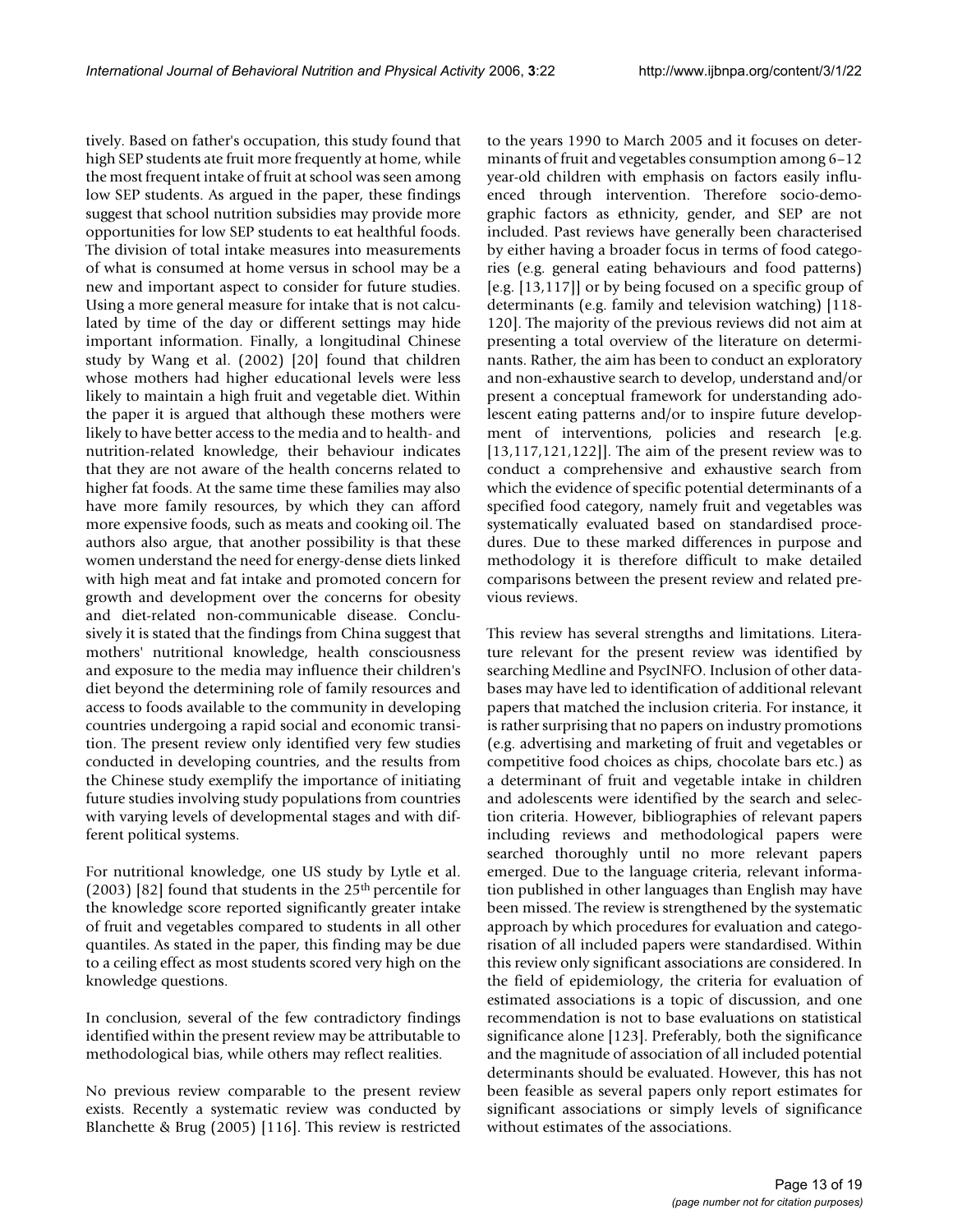Adolescence is a time period of rapid physical maturation and growth combined with a psychological and social development which is often accompanied by changes in social influences. As children move into adolescence family influences often decrease due to competing influences from other social settings [124]. It could therefore be hypothesised that differences in determinants of fruit and vegetable consumption exist between children and adolescents. The present review includes children and adolescents in the age range of 6 to 18 years. It is therefore rather surprising that for the variables investigated most extensively, no differences in age exist between papers observing significant associations and papers that do not. The rest of the variables (the majority) included in this review are characterised by both being sparsely investigated and by showing few contradictory findings. Differentiating the results for these variables in relation to age is therefore hardly possible.

# *Methodological and design issues*

There has been a clear quality improvement of the literature on determinants of fruit and vegetable consumption among children and adolescents over the past 15 years. In recent years a number of papers with high internal and external validity have been published [e.g. [25,35,41,58,79,87]]. However, our analyses of all papers included in this review revealed some general issues on design and methodology that affect the validity of the generated results as well as the possibilities for comparing results from different papers.

A considerable part of the papers include analyses based on small study samples and many papers include samples that are non-representative or only representative of a restricted geographical area. Often the validity of the applied instruments are only considered very superficially or not mentioned at all. Insufficient confounder control also seems to be a problem in a number of papers. For example, in some papers the analyses are not adjusted for relevant socio-demographic factors such as gender, age and/or SEP. Other bias may be evident in the types of instruments used (recalls versus food frequencies) by age of participant. Parts of the literature on determinants of fruit and vegetable consumption among children and adolescents are therefore characterised by several methodological problems that may affect internal and external validity of the generated results.

Comparisons of results from the different papers may be problematic for several reasons. A large variety of approaches for conceptualising, operationalising, measuring, and coding the outcome variable(s) exists among the identified papers. Some papers consider frequency of intake, while others consider amount of intake, and while these may be inter-correlated and both lead to the desired enhancement of intake, they may have different determinants. For instance, increasing diversity of fruit in the child's home may increase the amount of intake, while it may have no influence on frequency of intake, if measured as daily versus less than daily. In contrast, it may also be hypothesised that an increase in frequency of intake may be accompanied by decreasing portions sizes. In terms of defining the outcome variables, the possibility for comparing results is also compromised by two other aspects: 1) In some papers fruit consumption and vegetable consumption is analysed as separate outcomes, whereas others conduct the analyses on one combined measure. Comparing results from papers applying different analytical approaches may therefore be difficult. Additionally, combined analyses of fruit and vegetable intake may hide the fact that eating fruit and vegetables respectively may be linked to different sets of determinants; 2) Comparing results from different papers may also be problematic due to the fact that some papers include potatoes in the vegetable measurement, while others do not. In almost half of the included papers that analyse vegetable consumption, insufficient information is provided to assess whether potatoes are included in the measurement of vegetable intake or not. It is therefore not possible to evaluate the bias introduced by different definitions of vegetables, when comparing results. Correspondingly, some papers include fruit juice in the fruit category, while others do not. In more than half of the included papers it is not possible to assess, whether fruit juice is included in the measurement of fruit consumption.

## *Conclusion and recommendations for research*

The conceptual framework applied within the Pro Children project is one of the most comprehensive models applied within the research on fruit and vegetable consumption among children and adolescents. The present review shows that several areas in this model can be identified for which research is very limited or lacking:

• Psychosocial behavioural theories have been applied most often. Still, relatively few personal factors have been analysed extensively.

• Family-related factors have been investigated most extensively. However, this part of the literature is characterised by a large number of conceptually different factors that are each investigated only sparsely. Generally, and also in terms of establishing healthy food habits, parents function as important role models for their children. Parents are responsible for making healthy food items available and accessible to the child within the home and for supporting and encouraging the child to make healthy food choices overall. However, the present review shows that only for a very limited number of family-related factors, good evidence exists. To enable health promoters to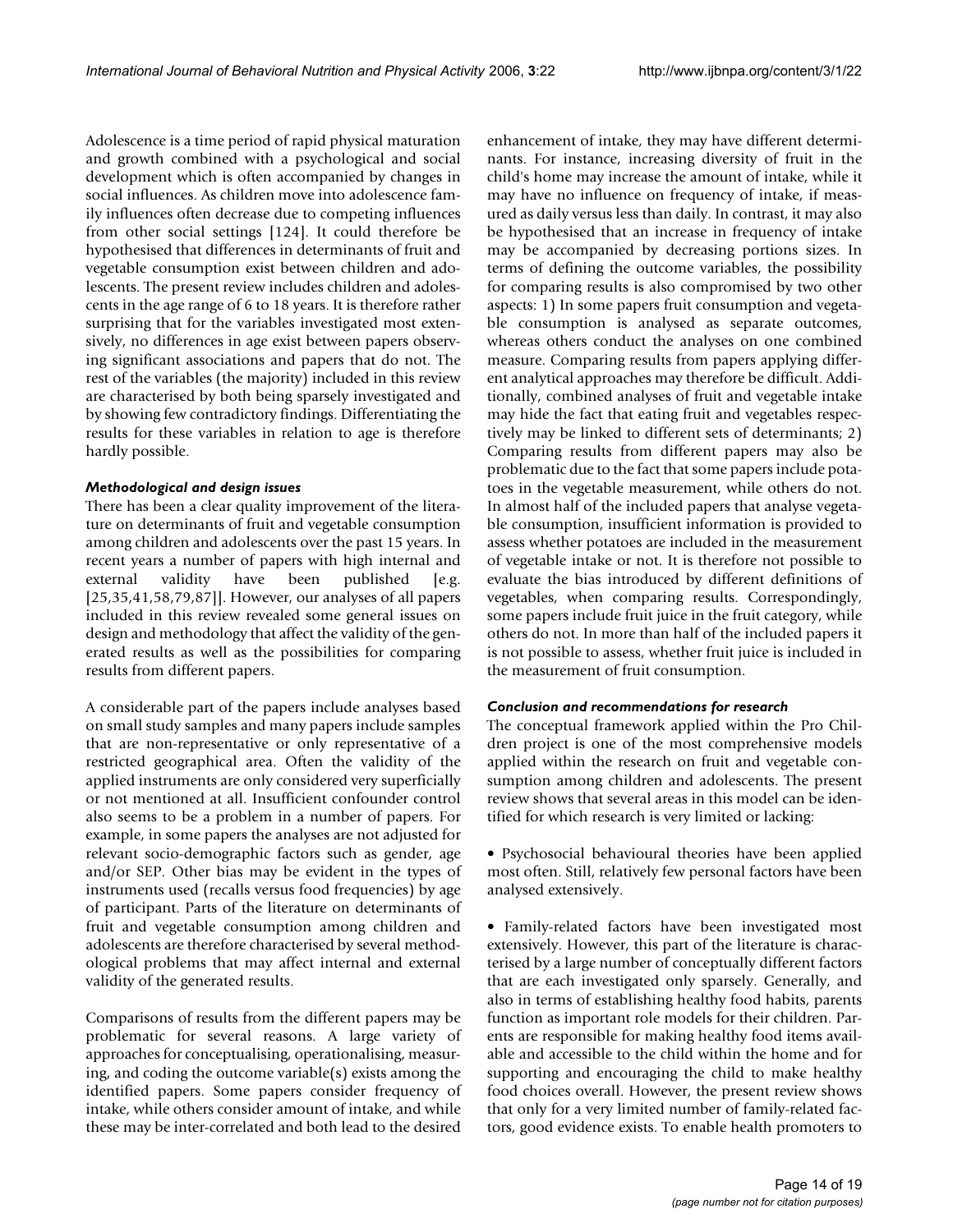make evidence based decisions, more studies on the influence of the family setting for influencing fruit and vegetable intake among children and adolescents are therefore needed.

• An overview of the effectiveness of interventions conducted at schools to promote fruit and vegetable intake among school children reveals that multi-component approaches including active provision of fruit and vegetables at lunch are those approaches that have been most successful [15,125]. Still, considering the fact that most interventions aiming at promoting fruit and vegetable intake among children and adolescents are conducted at school the number of observational (non-experimental) studies of potential school-related determinants are surprisingly low. Non-experimental studies on the association between school food environments and policies and adolescent eating patterns have been conducted [e.g. [126]] but studies specifically analysing fruit and vegetable consumption are still lacking.

• Papers on potential influences of national level factors are almost absent. There is an obvious lack of papers looking at international differences in predictors. Future international comparative surveys should enable investigations of national level factors of importance e.g. price levels, policy, guidelines, supply, and exposure to mass media and commercials.

• Likewise, little research has been reported on the potential influence of community or neighborhood level factors. Future research should therefore study the influence of e.g. local access to fruit and vegetables through grocery stores, local food policies, exposure to mass media and commercials, and fruit and vegetable availability in leisure time facilities for children and adolescents, like for instance local sport clubs.

Across the identified areas for which research is lacking, future research would benefit from improvements in design and methodology. Almost every paper identified within this review was based on cross sectional data, and the need for future longitudinal analyses of children and adolescents' fruit and vegetable consumption is evident.

Half of the papers identified by this review are based on US study populations. There is therefore an obvious lack of knowledge concerning predictors of fruit and vegetable consumption among children and adolescents from other parts of the world.

Only few papers apply a theoretical approach. Introducing more theory based research may lead to more systematic research designs that ensure sound analytical models with sufficient confounder control. In addition, the theoretical frameworks (if any) of the papers included in the present review are mostly psychosocial and do not consider more structural environmental influences like nutritional policies and availability of fruit and vegetable in the different settings that children and adolescents take part in.

We strongly recommend that future studies keep a very broad and comprehensive theoretical scope, in order not to exclude important etiological components of importance for child and adolescent fruit and vegetable intake.

Introducing new comprehensive theoretical models should be accompanied by multilevel analytical approaches from which contextual effects can be estimated [127]. To date, hierarchical models have been applied in a number of papers to adjust for the error introduced by cluster sampling [e.g. [55,91,92,98]], but so far multilevel modelling of the effect of contextual factors has only been conducted within a few papers [24,25].

# *Conclusion and recommendations for practice*

Despite the lack of consistent evidence for many potential determinants of fruit and vegetable intake in children and adolescents, a few recommendations for practice can be provided based on the present review.

First of all, since fruit and vegetable intake appears to decline with age among children and adolescents, the present review confirms that intervention efforts are indeed needed to promote fruit and vegetable intake across childhood and adolescence. Furthermore, interventions to promote fruit and vegetable intake should especially be aiming at reaching youth from lower SEP groups, and specific efforts should be made to also reach boys. Such interventions should aim at improving preferences for fruits and vegetables, for example by more frequent exposure [128] to fruits and vegetables by means of tastetesting games or school fruit and vegetable schemes [129]. Such interventions can also help improve availability of fruit and vegetables in schools [42].

Despite presenting solid documentation of the influence of several factors on fruit and vegetable consumption among children and adolescents this review also reveals that a long list of factors have only been sparsely investigated, and for several areas research is totally absent. Although the quality improvement of the research on children and adolescents' fruit and vegetable intake has been pronounced during recent years, a number of methodology problems have been identified. There is a need for further internationally comparative studies. At best, these should be theory-based multi-level studies in which both personal and environmental factors (family, school, local community, and national factors) are considered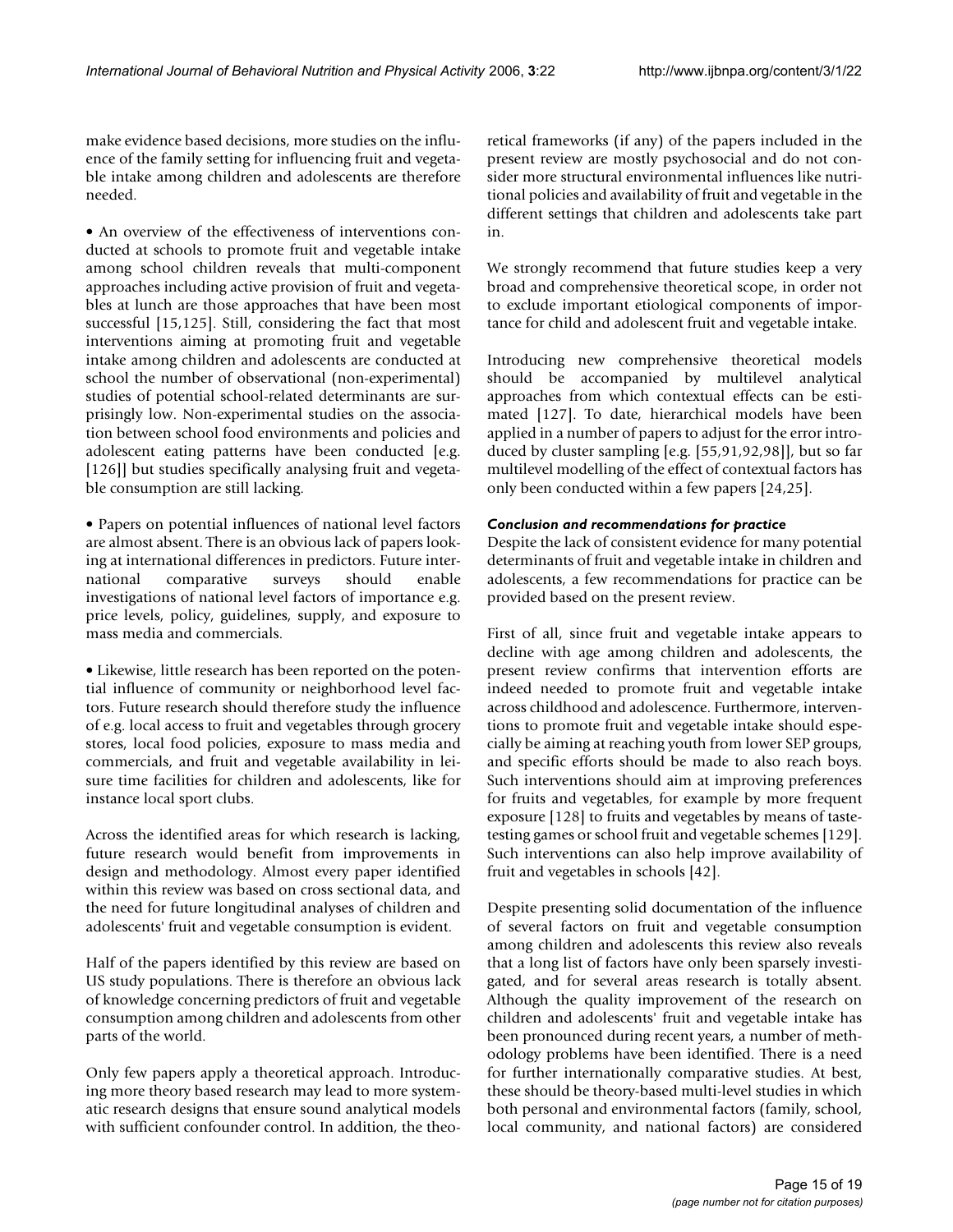within a longitudinal design although we do realise that exploring such a broad range of potential determinants comes with measurement problems (e.g. long questionnaires or single item assessment of various constructs) [130]. Such future research will generate more information on determinants and mediators of fruit and vegetable consumption among children and adolescents on which coming interventions should be tailored.

# **Competing interests**

The author(s) declare that they have no competing interest.

# **Authors' contributions**

MR directed the overall study and wrote the manuscript by incorporating critical inputs from all authors. KIK, PD and JB conceived the study. MR, RK and EB conducted the literature search and MR, RK and PD participated in the selection and analysis of included papers. All authors contributed to the design of the analysis. All authors read and approved the final manuscript.

# **Additional material**

# **Additional File 1**

*The additional file includes the large summary table 5. This comprehensive summary table contains detailed information on design, analysis, and results of all papers included in the present review. It will be made available at [http://mgzlx4.erasmusmc.nl/intern\\_scripts/pwp/upload/73/Ras](http://mgzlx4.erasmusmc.nl/intern_scripts/pwp/upload/73/Rasmussen%20et%20al%20IJBNPA%202006-table5.pdf)  [mussen%20et%20al%20IJBNPA%202006-table5.pdf](http://mgzlx4.erasmusmc.nl/intern_scripts/pwp/upload/73/Rasmussen%20et%20al%20IJBNPA%202006-table5.pdf)*

Click here for file

[\[http://www.biomedcentral.com/content/supplementary/1479-](http://www.biomedcentral.com/content/supplementary/1479-5868-3-22-S1.doc) 5868-3-22-S1.doc]

# **Acknowledgements**

This study is being carried out with financial support from the Commission of the European Communities, specific RTD programme "Quality of Life and Management of Living Resources", QLK1-2001-00547 "Promoting and sustaining health through increased fruit and vegetable consumption among European schoolchildren" (Pro Children). The study does not necessarily reflect the Commission's views and in no way anticipates the Commission's future policy in this area.

Dr. Annie Anderson served as Guest Editor for this manuscript.

## **References**

- Steinmetz KA, Potter JD: [Vegetables, fruit, and cancer preven](http://www.ncbi.nlm.nih.gov/entrez/query.fcgi?cmd=Retrieve&db=PubMed&dopt=Abstract&list_uids=8841165)**[tion: A review.](http://www.ncbi.nlm.nih.gov/entrez/query.fcgi?cmd=Retrieve&db=PubMed&dopt=Abstract&list_uids=8841165)** *J Am Diet Assoc* 1996, **96:**1027-1039.
- 2. Ness AR, Powles JW: **[Fruit and vegetables, and cardiovascular](http://www.ncbi.nlm.nih.gov/entrez/query.fcgi?cmd=Retrieve&db=PubMed&dopt=Abstract&list_uids=9126498) [disease: A review.](http://www.ncbi.nlm.nih.gov/entrez/query.fcgi?cmd=Retrieve&db=PubMed&dopt=Abstract&list_uids=9126498)** *Int J Epidemiol* 1997, **26(1):**1-13.
- 3. Bazzano LA: **Dietary intake of fruit and vegetables and risk of diabetes mellitus and cardiovascular diseases [electronic resource].** *Background paper for the joint FAO/WHO Workshop on Fruit and Vegetables for Health, 1–3 September Kobe, Japan* 2004.
- 4. Reddy KS, Katan MB: **[Diet, nutrition and the prevention of](http://www.ncbi.nlm.nih.gov/entrez/query.fcgi?cmd=Retrieve&db=PubMed&dopt=Abstract&list_uids=14972059) [hypertension and cardiovascular diseases.](http://www.ncbi.nlm.nih.gov/entrez/query.fcgi?cmd=Retrieve&db=PubMed&dopt=Abstract&list_uids=14972059)** *Public Health Nutr* 2004, **7(1A):**167-186.
- 5. Krebs-Smith SM, Cook A, Subar AF, Cleveland L, Friday J, Hahle LL: **Fruit and vegetable intakes of children and adolescents in the United States.** *Arch Pediatr Adolescs Med* 1996, **150:**81-86.
- 6. Munoz KA, Krebs-Smith SM, Ballard-Barbash R, Cleveland LE: **[Food](http://www.ncbi.nlm.nih.gov/entrez/query.fcgi?cmd=Retrieve&db=PubMed&dopt=Abstract&list_uids=9282700) [intakes of US children and adolescents compared with rec](http://www.ncbi.nlm.nih.gov/entrez/query.fcgi?cmd=Retrieve&db=PubMed&dopt=Abstract&list_uids=9282700)[ommendations.](http://www.ncbi.nlm.nih.gov/entrez/query.fcgi?cmd=Retrieve&db=PubMed&dopt=Abstract&list_uids=9282700)** *Pediatrics* 1997, **100:**323-329.
- 7. Currie C, Robert C, Morgan A, Smith R, Settertobulte W, Samdal O, Rasmussen VB, (eds): **Young people's health in context. Health Behaviour in School-aged Children (HBSC): international report from the 2001/2002 survey.** In *Health Policy Series: Health Policy for Children and Adolescents Issue 4* Copenhagen, WHO Regional Office for Europe; 2004.
- 8. Yngve A, Wold A, Poortvliet E, Elmadfa I, Brug J, Ehrenblad B, Franchini B, Haraldsdóttir J, Krølner R, Maes L, Pérez-Rodrigo C, Sjöström M, Thórsdóttir I, Klepp KI: **[Fruit and vegetable intake in](http://www.ncbi.nlm.nih.gov/entrez/query.fcgi?cmd=Retrieve&db=PubMed&dopt=Abstract&list_uids=16088087) [a sample of 11-year-old children in 9 European countries:](http://www.ncbi.nlm.nih.gov/entrez/query.fcgi?cmd=Retrieve&db=PubMed&dopt=Abstract&list_uids=16088087) [The Pro Children Cross-Sectional Survey.](http://www.ncbi.nlm.nih.gov/entrez/query.fcgi?cmd=Retrieve&db=PubMed&dopt=Abstract&list_uids=16088087)** *Ann Nutr Metab* 2005, **49:**236-245.
- 9. Kelder SH, Perry CL, Klepp KI, Lytle LL: **[Longitudinal tracking of](http://www.ncbi.nlm.nih.gov/entrez/query.fcgi?cmd=Retrieve&db=PubMed&dopt=Abstract&list_uids=8017536) [adolescent smoking, physical activity, and food choice behav](http://www.ncbi.nlm.nih.gov/entrez/query.fcgi?cmd=Retrieve&db=PubMed&dopt=Abstract&list_uids=8017536)[iors.](http://www.ncbi.nlm.nih.gov/entrez/query.fcgi?cmd=Retrieve&db=PubMed&dopt=Abstract&list_uids=8017536)** *Am J Public Health* 1994, **84(7):**1121-1126.
- 10. Resnicow K, Smith M, Baranowski T, Baranowski J, Vaughan R, Davis M: **[2-year tracking of children's fruit and vegetable intake.](http://www.ncbi.nlm.nih.gov/entrez/query.fcgi?cmd=Retrieve&db=PubMed&dopt=Abstract&list_uids=9664920)** *J Am Diet Assoc* 1998, **98:**785-789.
- 11. Lytle L, Seifert S, Greenstein J, McGovern P: **[How do children's](http://www.ncbi.nlm.nih.gov/entrez/query.fcgi?cmd=Retrieve&db=PubMed&dopt=Abstract&list_uids=10915532) [eating patterns and food choices change over time? Results](http://www.ncbi.nlm.nih.gov/entrez/query.fcgi?cmd=Retrieve&db=PubMed&dopt=Abstract&list_uids=10915532) [from a cohort study.](http://www.ncbi.nlm.nih.gov/entrez/query.fcgi?cmd=Retrieve&db=PubMed&dopt=Abstract&list_uids=10915532)** *Am J Health Promot* 2000, **14:**222-228.
- 12. Mikkilä V, Räsänen L, Raitakari OT, Pietinen P, Viikari J: **[Longitudinal](http://www.ncbi.nlm.nih.gov/entrez/query.fcgi?cmd=Retrieve&db=PubMed&dopt=Abstract&list_uids=15220946) changes in diet from childhood into adulthood with respect [to risk fo cardiovascular diseases: The Cardiovascular Risk in](http://www.ncbi.nlm.nih.gov/entrez/query.fcgi?cmd=Retrieve&db=PubMed&dopt=Abstract&list_uids=15220946) [Young Finns Study.](http://www.ncbi.nlm.nih.gov/entrez/query.fcgi?cmd=Retrieve&db=PubMed&dopt=Abstract&list_uids=15220946)** *Eur J Clin Nutr* 2004, **58:**1038-1045.
- 13. Baranowski T, Cullen KW, Baranowski J: **[Psychosocial correlates](http://www.ncbi.nlm.nih.gov/entrez/query.fcgi?cmd=Retrieve&db=PubMed&dopt=Abstract&list_uids=10448515) [of dietary intake: Advancing dietary intervention.](http://www.ncbi.nlm.nih.gov/entrez/query.fcgi?cmd=Retrieve&db=PubMed&dopt=Abstract&list_uids=10448515)** *Annu Rev Nutr* 1999, **19:**17-40.
- 14. Brug J, Oenema A, Ferreira I: **[Theory, evidence and Intervention](http://www.ncbi.nlm.nih.gov/entrez/query.fcgi?cmd=Retrieve&db=PubMed&dopt=Abstract&list_uids=15807898) [Mapping to improve behavioral nutrition and physical activ](http://www.ncbi.nlm.nih.gov/entrez/query.fcgi?cmd=Retrieve&db=PubMed&dopt=Abstract&list_uids=15807898)[ity interventions.](http://www.ncbi.nlm.nih.gov/entrez/query.fcgi?cmd=Retrieve&db=PubMed&dopt=Abstract&list_uids=15807898)** *Int J Behav Nutr Phys Act* 2005, **2:**2.
- 15. Pomerleau J, Lock K, Knai C, McKee M, (eds): **Effectiveness of interventions and programmes promoting fruit and vegetable intake [electronic resource].** *Background paper for the joint FAO/WHO Workshop on Fruit and Vegetables for Health, 1–3 September Kobe, Japan* 2004.
- 16. Klepp KI, Pereze-Rodrigo C, De Bourdeaudhuij I, Due P, Elmadfa I, Haraldsdottir J, Konig J, Sjostrom M, Thorsdottir I, Vaz de Almeida MD, Yngve A, Brug J: **[Promoting fruit and vegetable consump](http://www.ncbi.nlm.nih.gov/entrez/query.fcgi?cmd=Retrieve&db=PubMed&dopt=Abstract&list_uids=16088084)[tion among European schoolchildren: rationale, conceptual](http://www.ncbi.nlm.nih.gov/entrez/query.fcgi?cmd=Retrieve&db=PubMed&dopt=Abstract&list_uids=16088084)[ization and design of the Pro Children project.](http://www.ncbi.nlm.nih.gov/entrez/query.fcgi?cmd=Retrieve&db=PubMed&dopt=Abstract&list_uids=16088084)** *Ann Nutr Metab* 2005, **49(4):**212-220.
- 17. Musaiger AO, Gregory WB: **Dietary habits of school-children in Bahrain.** *J Roy Soc Health* 1992, **112(4):**159-162.
- 18. Ahmed F, Zareen M, Khan MR, Banu CP, Haq MN, Jackson AA: **[Die](http://www.ncbi.nlm.nih.gov/entrez/query.fcgi?cmd=Retrieve&db=PubMed&dopt=Abstract&list_uids=10933404)[tary pattern, nutrient intake and growth of adolescent](http://www.ncbi.nlm.nih.gov/entrez/query.fcgi?cmd=Retrieve&db=PubMed&dopt=Abstract&list_uids=10933404) [school girls in urban Bangladesh.](http://www.ncbi.nlm.nih.gov/entrez/query.fcgi?cmd=Retrieve&db=PubMed&dopt=Abstract&list_uids=10933404)** *Public Health Nutr* 1998, **1(2):**83-92.
- 19. Shi Z, Lien N, Kumar BN, Holmboe-Ottesen G: **[Socio-demo](http://www.ncbi.nlm.nih.gov/entrez/query.fcgi?cmd=Retrieve&db=PubMed&dopt=Abstract&list_uids=16118652)[graphic differences in food habits and preferences of school](http://www.ncbi.nlm.nih.gov/entrez/query.fcgi?cmd=Retrieve&db=PubMed&dopt=Abstract&list_uids=16118652) [adolescents in Jiangsu Province, China.](http://www.ncbi.nlm.nih.gov/entrez/query.fcgi?cmd=Retrieve&db=PubMed&dopt=Abstract&list_uids=16118652)** *Eur J Clin Nutr* 2005, **59(12):**1439-1448.
- 20. Wang Y, Bentley ME, Zhai Fengying, Popkin BM: **[Tracking of die](http://www.ncbi.nlm.nih.gov/entrez/query.fcgi?cmd=Retrieve&db=PubMed&dopt=Abstract&list_uids=11880567)[tary intake patterns of Chinese from childhood to adoles](http://www.ncbi.nlm.nih.gov/entrez/query.fcgi?cmd=Retrieve&db=PubMed&dopt=Abstract&list_uids=11880567)[cence over a six-year follow-up period.](http://www.ncbi.nlm.nih.gov/entrez/query.fcgi?cmd=Retrieve&db=PubMed&dopt=Abstract&list_uids=11880567)** *J Nutr* 2002, **132:**430-438.
- 21. Vijayapushpam T, Menon KK, Rao DR, Antony CM: **[A qualitative](http://www.ncbi.nlm.nih.gov/entrez/query.fcgi?cmd=Retrieve&db=PubMed&dopt=Abstract&list_uids=14552669) [assessment of nutrition knowledge levels and dietary intake](http://www.ncbi.nlm.nih.gov/entrez/query.fcgi?cmd=Retrieve&db=PubMed&dopt=Abstract&list_uids=14552669) [of schoolchildren in Hyderabad.](http://www.ncbi.nlm.nih.gov/entrez/query.fcgi?cmd=Retrieve&db=PubMed&dopt=Abstract&list_uids=14552669)** *Public Health Nutr* 2003, **6(7):**683-688.
- 22. De Bourdeaudhuij I, van Oost P: **Personal and family determinants of dietary behaviour in adolescents and their parents.** *Psychol Health* 2000, **15:**751-770.
- 23. Vereecken CA, Maes L, Bacquer DD: **[The influence of parental](http://www.ncbi.nlm.nih.gov/entrez/query.fcgi?cmd=Retrieve&db=PubMed&dopt=Abstract&list_uids=15041003) [occupation and the pupils' educational level on lifestyle](http://www.ncbi.nlm.nih.gov/entrez/query.fcgi?cmd=Retrieve&db=PubMed&dopt=Abstract&list_uids=15041003) [behaviours among adolescents in Belgium.](http://www.ncbi.nlm.nih.gov/entrez/query.fcgi?cmd=Retrieve&db=PubMed&dopt=Abstract&list_uids=15041003)** *J Adolesc Health* 2004, **34:**330-338.
- 24. Vereecken CA, Bobelijn K, Maes L: **[School food policy at primary](http://www.ncbi.nlm.nih.gov/entrez/query.fcgi?cmd=Retrieve&db=PubMed&dopt=Abstract&list_uids=15483630) [and secondary schools in Belgium-Flanders: does it influence](http://www.ncbi.nlm.nih.gov/entrez/query.fcgi?cmd=Retrieve&db=PubMed&dopt=Abstract&list_uids=15483630) [young people's food habits.](http://www.ncbi.nlm.nih.gov/entrez/query.fcgi?cmd=Retrieve&db=PubMed&dopt=Abstract&list_uids=15483630)** *Eur J Clin Nutr* 2005, **59(2):**271-277.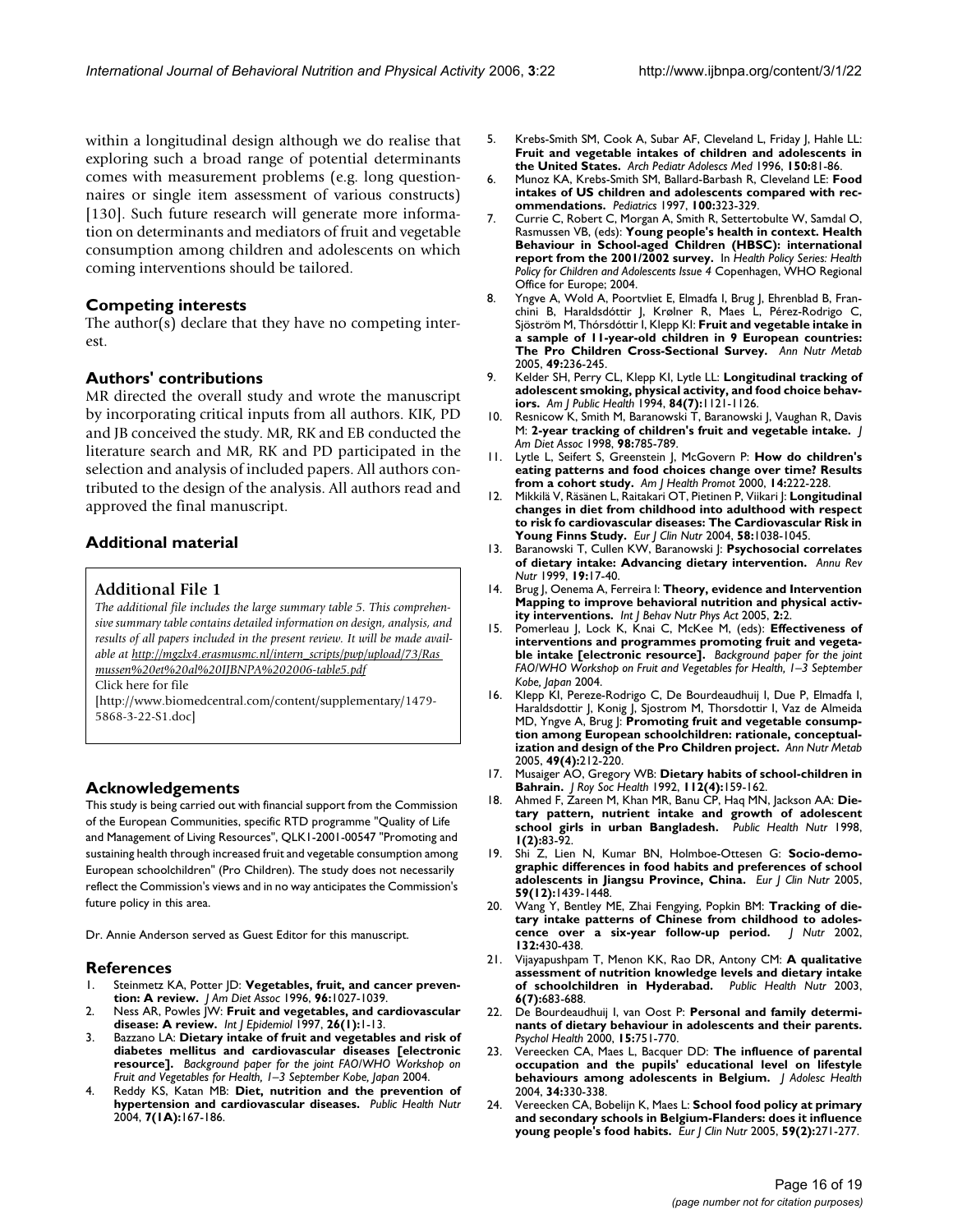- 25. Vereecken CA, Inchley J, Subramanian SV, Hublet A, Maes L: [The rel](http://www.ncbi.nlm.nih.gov/entrez/query.fcgi?cmd=Retrieve&db=PubMed&dopt=Abstract&list_uids=15905182)**ative influence of individual and contextual socio-economic [status on consumption of fruit and soft drinks among adoles](http://www.ncbi.nlm.nih.gov/entrez/query.fcgi?cmd=Retrieve&db=PubMed&dopt=Abstract&list_uids=15905182)[cents in Europe.](http://www.ncbi.nlm.nih.gov/entrez/query.fcgi?cmd=Retrieve&db=PubMed&dopt=Abstract&list_uids=15905182)** *Eur J Public Health* 2005, **15(3):**224-232.
- 26. Osler M, Hansen ET: **[Dietary knowledge and behaviour among](http://www.ncbi.nlm.nih.gov/entrez/query.fcgi?cmd=Retrieve&db=PubMed&dopt=Abstract&list_uids=8367681) [shcoolchildren in Copenhagen, Denmark.](http://www.ncbi.nlm.nih.gov/entrez/query.fcgi?cmd=Retrieve&db=PubMed&dopt=Abstract&list_uids=8367681)** *Scand J Soc Med* 1993, **21(2):**135-140.
- 27. Adamson AJ, Rugg-Gunn AJ, Appleton DR, Butler TJ, Hackett AF: **Dietary sources of energy, protein, unavailable carbohydrate and fat in 11–12-year-old English children in 1990 compared with results in 1980.** *J Hum Nutr Diet* 1992, **5:**371-385.
- 28. Cartwright M, Wardle J, Steggles N, Simon AE, Croker H, Jarvis MJ: **[Stress and Dietary Practices in Adolescents.](http://www.ncbi.nlm.nih.gov/entrez/query.fcgi?cmd=Retrieve&db=PubMed&dopt=Abstract&list_uids=12940392)** *Health Psychol* 2003, **22(4):**362-369.
- 29. Crawley HF, While D: **[Parental smoking and the nutrient](http://www.ncbi.nlm.nih.gov/entrez/query.fcgi?cmd=Retrieve&db=PubMed&dopt=Abstract&list_uids=8935463) [intake and food choice of British teenagers aged 16–17 years.](http://www.ncbi.nlm.nih.gov/entrez/query.fcgi?cmd=Retrieve&db=PubMed&dopt=Abstract&list_uids=8935463)** *J Epidemiol Community Health* 1996, **50:**306-312.
- 30. Glynn L, Emmett P, Rogers I, the ALSPAC Study Team: **[Food and](http://www.ncbi.nlm.nih.gov/entrez/query.fcgi?cmd=Retrieve&db=PubMed&dopt=Abstract&list_uids=15647094) nutrient intakes of a population sample of 7-year-old chil[dren in the south-west of England in 1999/2000–what differ](http://www.ncbi.nlm.nih.gov/entrez/query.fcgi?cmd=Retrieve&db=PubMed&dopt=Abstract&list_uids=15647094)[ence does gender make?](http://www.ncbi.nlm.nih.gov/entrez/query.fcgi?cmd=Retrieve&db=PubMed&dopt=Abstract&list_uids=15647094)** *J Hum Nutr Diet* 2005, **18:**7-19.
- 31. New SA, Livingstone MBE: **[An investigation of the association](http://www.ncbi.nlm.nih.gov/entrez/query.fcgi?cmd=Retrieve&db=PubMed&dopt=Abstract&list_uids=12943566) between vending machine confectionery purchase frequency [by schoolchildren in the UK and other dietary and lifestyle](http://www.ncbi.nlm.nih.gov/entrez/query.fcgi?cmd=Retrieve&db=PubMed&dopt=Abstract&list_uids=12943566) [factors.](http://www.ncbi.nlm.nih.gov/entrez/query.fcgi?cmd=Retrieve&db=PubMed&dopt=Abstract&list_uids=12943566)** *Public Health Nutr* 2003, **6(5):**497-504.
- 32. Wardle J, Jarvis MJ, Steggles N, Sutton S, Williamson S, Farrimond H, Cartwright M, Simon AE: **[Socioeconomic disparities in cancer](http://www.ncbi.nlm.nih.gov/entrez/query.fcgi?cmd=Retrieve&db=PubMed&dopt=Abstract&list_uids=12744916)[risk behaviors in adolescence: baseline results from the](http://www.ncbi.nlm.nih.gov/entrez/query.fcgi?cmd=Retrieve&db=PubMed&dopt=Abstract&list_uids=12744916) [Health and Behaviour in Teenagers Study \(HABITS\).](http://www.ncbi.nlm.nih.gov/entrez/query.fcgi?cmd=Retrieve&db=PubMed&dopt=Abstract&list_uids=12744916)** *Prev Med* 2003, **36:**721-730.
- 33. Haapalahti M, Mykkänen H, Tikkanen S, Kokkonen J: **Meal patterns and food use in 10-to 11-year-old Finnish children.** *Public Health Nutr* 2002, **6(4):**365-370.
- 34. Laitinen S, Räsänen L, Viikari J, Åkerblom HK: **[Diet of Finnish chil](http://www.ncbi.nlm.nih.gov/entrez/query.fcgi?cmd=Retrieve&db=PubMed&dopt=Abstract&list_uids=7676224)[dren in relation to the family's socio-economic status.](http://www.ncbi.nlm.nih.gov/entrez/query.fcgi?cmd=Retrieve&db=PubMed&dopt=Abstract&list_uids=7676224)** *Scand J Soc Med* 1995, **23(2):**88-94.
- 35. Roos EB, Hirvonen T, Mikkilä V, Karvonen S, Rimpelä M: **[Household](http://www.ncbi.nlm.nih.gov/entrez/query.fcgi?cmd=Retrieve&db=PubMed&dopt=Abstract&list_uids=11570832) [Educational Level as a Determinant of Consumption of Raw](http://www.ncbi.nlm.nih.gov/entrez/query.fcgi?cmd=Retrieve&db=PubMed&dopt=Abstract&list_uids=11570832) [Vegetables among Male and Female Adolescents.](http://www.ncbi.nlm.nih.gov/entrez/query.fcgi?cmd=Retrieve&db=PubMed&dopt=Abstract&list_uids=11570832)** *Prev Med* 2001, **33:**282-291.
- 36. Yannakoulia M, Karayiannis D, Terzidou M, Kokkevi A, Sidossis LS: **[Nutrition-related habits of Greek adolescents.](http://www.ncbi.nlm.nih.gov/entrez/query.fcgi?cmd=Retrieve&db=PubMed&dopt=Abstract&list_uids=15042125)** *Eur J Clin Nutr* 2004, **58:**580-586.
- 37. Paulus D, Saint-Remy A, Jeanjean M: **[Dietary habits during adoles](http://www.ncbi.nlm.nih.gov/entrez/query.fcgi?cmd=Retrieve&db=PubMed&dopt=Abstract&list_uids=11305626)[cence–results of the Belgian Andolux study.](http://www.ncbi.nlm.nih.gov/entrez/query.fcgi?cmd=Retrieve&db=PubMed&dopt=Abstract&list_uids=11305626)** *Eur J Clin Nutr* 2001, **55:**130-136.
- 38. Kremers SPJ, Brug J, de Vries H, Engels RCME: **[Parenting style and](http://www.ncbi.nlm.nih.gov/entrez/query.fcgi?cmd=Retrieve&db=PubMed&dopt=Abstract&list_uids=12880620) [adolescent fruit consumption.](http://www.ncbi.nlm.nih.gov/entrez/query.fcgi?cmd=Retrieve&db=PubMed&dopt=Abstract&list_uids=12880620)** *Appetite* 2003, **41:**43-50.
- 39. Van Lenthe FJ, Boreham CA, Twisk JWR, Strain JJ, Savage JM, Smith GD: **[Socio-economic position and coronary heart disease risk](http://www.ncbi.nlm.nih.gov/entrez/query.fcgi?cmd=Retrieve&db=PubMed&dopt=Abstract&list_uids=11276571) [factors in youth.](http://www.ncbi.nlm.nih.gov/entrez/query.fcgi?cmd=Retrieve&db=PubMed&dopt=Abstract&list_uids=11276571)** *Eur J Public Health* 2001, **11:**43-50.
- 40. Warwick J, McIlveen H, Strugnell C: **Food choices of 9–17-year olds in Northern Ireland–influences and challenges.** *NFS* 1999, **5:**229-236.
- 41. Bere E, Klepp KI: **[Correlates of fruit and vegetable intake](http://www.ncbi.nlm.nih.gov/entrez/query.fcgi?cmd=Retrieve&db=PubMed&dopt=Abstract&list_uids=15548337) [among Norwegian schoolchildren: parental and self-reports.](http://www.ncbi.nlm.nih.gov/entrez/query.fcgi?cmd=Retrieve&db=PubMed&dopt=Abstract&list_uids=15548337)** *Public Health Nutr* 2004, **7(8):**991-998.
- 42. Bere E, Klepp KI: **[Changes in accessibility and preferences pre](http://www.ncbi.nlm.nih.gov/entrez/query.fcgi?cmd=Retrieve&db=PubMed&dopt=Abstract&list_uids=16216124)[dict children's future fruit and vegetable intake.](http://www.ncbi.nlm.nih.gov/entrez/query.fcgi?cmd=Retrieve&db=PubMed&dopt=Abstract&list_uids=16216124)** *Int J Behav Nutr Phys Act* 2005, **2:**15.
- 43. Lien N, Jacobs DR, Klepp KI: **[Exploring predictors of eating](http://www.ncbi.nlm.nih.gov/entrez/query.fcgi?cmd=Retrieve&db=PubMed&dopt=Abstract&list_uids=12372162) [behaviour among adolescents by gender and socioeconomic](http://www.ncbi.nlm.nih.gov/entrez/query.fcgi?cmd=Retrieve&db=PubMed&dopt=Abstract&list_uids=12372162) [status.](http://www.ncbi.nlm.nih.gov/entrez/query.fcgi?cmd=Retrieve&db=PubMed&dopt=Abstract&list_uids=12372162)** *Public Health Nutr* 2002, **5(5):**671-681.
- 44. Inchley J, Todd J, Bryce C, Currie C: **Dietary trends among Scottish schoolchildren in the 1990s.** *J Hum Nutr Dietet* 2001, **14:**207-216.
- 45. Longbottom PJ, Wrieden WL, Pine CM: **[Is there a relationship](http://www.ncbi.nlm.nih.gov/entrez/query.fcgi?cmd=Retrieve&db=PubMed&dopt=Abstract&list_uids=12153500) [between the food intakes of Scottish 5 1/2–81/2-year-olds](http://www.ncbi.nlm.nih.gov/entrez/query.fcgi?cmd=Retrieve&db=PubMed&dopt=Abstract&list_uids=12153500) [and those of their mothers?](http://www.ncbi.nlm.nih.gov/entrez/query.fcgi?cmd=Retrieve&db=PubMed&dopt=Abstract&list_uids=12153500)** *J Hum Nutr Diet* 2002, **15:**271-279.
- 46. Sweeting H, Anderson A, West P: **[Socio-demographic correlates](http://www.ncbi.nlm.nih.gov/entrez/query.fcgi?cmd=Retrieve&db=PubMed&dopt=Abstract&list_uids=7835328) [of dietary habits in mid to late adolescence.](http://www.ncbi.nlm.nih.gov/entrez/query.fcgi?cmd=Retrieve&db=PubMed&dopt=Abstract&list_uids=7835328)** *Eur J Clin Nutr* 1994, **48:**736-748.
- 47. Wrieden W: **Fruit and vegetable consumption of 10–11-yearold children in a region of Scotland.** *Health Educ J* 1996, **55:**185-193.
- 48. Höglund D, Samuelson G, Mark A: **[Food habits in Swedish ado](http://www.ncbi.nlm.nih.gov/entrez/query.fcgi?cmd=Retrieve&db=PubMed&dopt=Abstract&list_uids=9846589)[lescents in relation to socioeconomic conditions.](http://www.ncbi.nlm.nih.gov/entrez/query.fcgi?cmd=Retrieve&db=PubMed&dopt=Abstract&list_uids=9846589)** *Eur J Clin Nutr* 1998, **52:**784-789.
- 49. Samuelson G, Grahnén H, Arvidsson E: **[An epidemiological study](http://www.ncbi.nlm.nih.gov/entrez/query.fcgi?cmd=Retrieve&db=PubMed&dopt=Abstract&list_uids=4398953) of child health and nutrition in a northern Swedish county. [VI. Relationship between general and oral health, food hab](http://www.ncbi.nlm.nih.gov/entrez/query.fcgi?cmd=Retrieve&db=PubMed&dopt=Abstract&list_uids=4398953)[its, and socioeconomic conditions.](http://www.ncbi.nlm.nih.gov/entrez/query.fcgi?cmd=Retrieve&db=PubMed&dopt=Abstract&list_uids=4398953)** *Am J Clin Nutr* 1971, **24:**1361-1373.
- 50. Samuelson G, Bratteby L-E, Enghardt H, Hedgren M: **Food habits and energy and nutrient intake in Swedish adolescents approaching the year 2000.** *Acta Pædiatr* 1996:1-20.
- 51. Sjöberg A, Hallberg L, Höglund D, Hulthén L: **Meal pattern, food choice, nutrient intake and lifestyle factors in The Göteborg Adolescence Study.** *Eur J Clin Nutr* 2003, **75:**1569-1578.
- 52. Von Post-Skagegård M, Samuelson G, Karlström B, Mohsen R, Berglund L, Bratteby L-E: **[Changes in food habits in healthy Swedish](http://www.ncbi.nlm.nih.gov/entrez/query.fcgi?cmd=Retrieve&db=PubMed&dopt=Abstract&list_uids=12032653) [adolescents during the transition from adolescence to adult](http://www.ncbi.nlm.nih.gov/entrez/query.fcgi?cmd=Retrieve&db=PubMed&dopt=Abstract&list_uids=12032653)[hood.](http://www.ncbi.nlm.nih.gov/entrez/query.fcgi?cmd=Retrieve&db=PubMed&dopt=Abstract&list_uids=12032653)** *Eur J Clin Nutr* 2002, **56:**532-538.
- 53. George RS, Krondl M: **Perceptions and food use of adolescent boys and girls.** *Nutr Behav* 1983, **1:**115-125.
- 54. Myres AW, Kroetsch D: **[The influence of family income on food](http://www.ncbi.nlm.nih.gov/entrez/query.fcgi?cmd=Retrieve&db=PubMed&dopt=Abstract&list_uids=667769) [consumption patterns and nutrient intake in Canada.](http://www.ncbi.nlm.nih.gov/entrez/query.fcgi?cmd=Retrieve&db=PubMed&dopt=Abstract&list_uids=667769)** *Can J Public Health* 1978, **69:**208-221.
- 55. Baranowski T, Smith M, Hearn MD, Lin LS, Baranowski J, Doyle C, Resnicow K, Wang DT: **[Patterns in Children's Fruit and Vege](http://www.ncbi.nlm.nih.gov/entrez/query.fcgi?cmd=Retrieve&db=PubMed&dopt=Abstract&list_uids=9176827)[table Consumption by Meal and Day of the Week.](http://www.ncbi.nlm.nih.gov/entrez/query.fcgi?cmd=Retrieve&db=PubMed&dopt=Abstract&list_uids=9176827)** *J Am Coll Nutr* 1997, **16(3):**216-223.
- 56. Baxter SD, Thompson WO: **[Fourth-grade children's consump](http://www.ncbi.nlm.nih.gov/entrez/query.fcgi?cmd=Retrieve&db=PubMed&dopt=Abstract&list_uids=12047841)[tion of fruit and vegetable items available as part of school](http://www.ncbi.nlm.nih.gov/entrez/query.fcgi?cmd=Retrieve&db=PubMed&dopt=Abstract&list_uids=12047841) [lunches is closely related to preferences.](http://www.ncbi.nlm.nih.gov/entrez/query.fcgi?cmd=Retrieve&db=PubMed&dopt=Abstract&list_uids=12047841)** *J Nutr Educ Behav* 2002, **34:**166-171.
- 57. Beech BM, Rice R, Myers L, Johnson C, Nicklas TA: **[Knowledge,](http://www.ncbi.nlm.nih.gov/entrez/query.fcgi?cmd=Retrieve&db=PubMed&dopt=Abstract&list_uids=10227343) [attitudes, and practices related to fruit and vegetable con](http://www.ncbi.nlm.nih.gov/entrez/query.fcgi?cmd=Retrieve&db=PubMed&dopt=Abstract&list_uids=10227343)[sumption of high school students.](http://www.ncbi.nlm.nih.gov/entrez/query.fcgi?cmd=Retrieve&db=PubMed&dopt=Abstract&list_uids=10227343)** *J Adolesc Health* 1999, **24:**244-250.
- 58. Bowman SA, Gortmaker SL, Ebbeling CB, Pereira MA, Ludwig DS: **[Effects of fast-food consumption on energy intake and diet](http://www.ncbi.nlm.nih.gov/entrez/query.fcgi?cmd=Retrieve&db=PubMed&dopt=Abstract&list_uids=14702458) [quality among children in a national household survey.](http://www.ncbi.nlm.nih.gov/entrez/query.fcgi?cmd=Retrieve&db=PubMed&dopt=Abstract&list_uids=14702458)** *Pediatrics* 2004, **113(1):**112-118.
- 59. Boynton-Jarret R, Thomas TN, Peterson KE, Wiecha J, Sobol AM, Gortmaker SL: **[Impact of television viewing patterns on fruit](http://www.ncbi.nlm.nih.gov/entrez/query.fcgi?cmd=Retrieve&db=PubMed&dopt=Abstract&list_uids=14654604) [and vegetable consumption among adolescents.](http://www.ncbi.nlm.nih.gov/entrez/query.fcgi?cmd=Retrieve&db=PubMed&dopt=Abstract&list_uids=14654604)** *Pediatrics* 2003, **112:**1321-1326.
- 60. Burdine JN, Chen MS, Gottlieb NH, Peterson FL, Vacalis D: **[The](http://www.ncbi.nlm.nih.gov/entrez/query.fcgi?cmd=Retrieve&db=PubMed&dopt=Abstract&list_uids=6563319) effects of ethnicity, sex and father's occupation on heart [health knowledge and nutrition behavior of school children:](http://www.ncbi.nlm.nih.gov/entrez/query.fcgi?cmd=Retrieve&db=PubMed&dopt=Abstract&list_uids=6563319) [the Texas Youth Health Awareness Survey.](http://www.ncbi.nlm.nih.gov/entrez/query.fcgi?cmd=Retrieve&db=PubMed&dopt=Abstract&list_uids=6563319)** *J Sch Health* 1984, **54(2):**87-90.
- 61. Campbell MK, Reynolds KD, Havas S, Curry S, Bishop D, Nicklas T, Palombo R, Buller D, Feldman R, Topor M, Johnson C, Beresford SAA, Motsinger BM, Morrill C, Heimendinger J: **[Stages of change](http://www.ncbi.nlm.nih.gov/entrez/query.fcgi?cmd=Retrieve&db=PubMed&dopt=Abstract&list_uids=10435235) for increasing fruit and vegetable consumption among adults [and young adults participating in the National 5-a-Day for](http://www.ncbi.nlm.nih.gov/entrez/query.fcgi?cmd=Retrieve&db=PubMed&dopt=Abstract&list_uids=10435235) [Better Health community studies.](http://www.ncbi.nlm.nih.gov/entrez/query.fcgi?cmd=Retrieve&db=PubMed&dopt=Abstract&list_uids=10435235)** *Health Educ Behav* 1999, **26(4):**513-534.
- 62. Cross AT, Babicz D, Cushman LF: **[Snacking patterns among](http://www.ncbi.nlm.nih.gov/entrez/query.fcgi?cmd=Retrieve&db=PubMed&dopt=Abstract&list_uids=7963190) [1.800 adults and children.](http://www.ncbi.nlm.nih.gov/entrez/query.fcgi?cmd=Retrieve&db=PubMed&dopt=Abstract&list_uids=7963190)** *J Am Diet Assoc* 1994, **94:**1398-1403.
- 63. Cullen KW, Eagan J, Baranowski T, Owens E, de Moor C: **Effect of a la carte and snack bar foods at school on children's lunchtime intake of fruits and vegetables.** *J Am Diet Assoc* 2000, **100(12):**14821486.
- 64. Cullen KW, Baranowski T, Owens E, Marsh T, Rittenberrry L, de Moor C: **[Availabiltiy, accessibility, and preferences for fruit,](http://www.ncbi.nlm.nih.gov/entrez/query.fcgi?cmd=Retrieve&db=PubMed&dopt=Abstract&list_uids=14582601) [100% fruit juice, and vegetables influence children's dietary](http://www.ncbi.nlm.nih.gov/entrez/query.fcgi?cmd=Retrieve&db=PubMed&dopt=Abstract&list_uids=14582601) [behaviour.](http://www.ncbi.nlm.nih.gov/entrez/query.fcgi?cmd=Retrieve&db=PubMed&dopt=Abstract&list_uids=14582601)** *Health Educ Behav* 2003, **30(5):**615-626.
- 65. Cullen KW, Zakeri I: **[Fruits, vegetables, milk, and sweetened](http://www.ncbi.nlm.nih.gov/entrez/query.fcgi?cmd=Retrieve&db=PubMed&dopt=Abstract&list_uids=14998815) [beverages consumption and access to à la carte/snack bar](http://www.ncbi.nlm.nih.gov/entrez/query.fcgi?cmd=Retrieve&db=PubMed&dopt=Abstract&list_uids=14998815) [meals at school.](http://www.ncbi.nlm.nih.gov/entrez/query.fcgi?cmd=Retrieve&db=PubMed&dopt=Abstract&list_uids=14998815)** *Am J Public Health* 2004, **94(3):**463-467.
- 66. Cullen KW, Baranowski T, Klesges LM, Watson K, Sherwood NE, Story M, Zakeri I, Leachman-Slawson D, Pratt C: **Anthropometric, parental, and psychosocial correlates of dietary intake of African-American Girls.** *Obes Res* 2004:20S-31S.
- Domel SB, Thompson WO, Davis HC, Baranowski T, Leonard SB, Baranowski J: **Psychosocial predictors of fruit and vegetable consumption among elementary school children.** *Health Educ Res* 1996, **11(3):**299-308.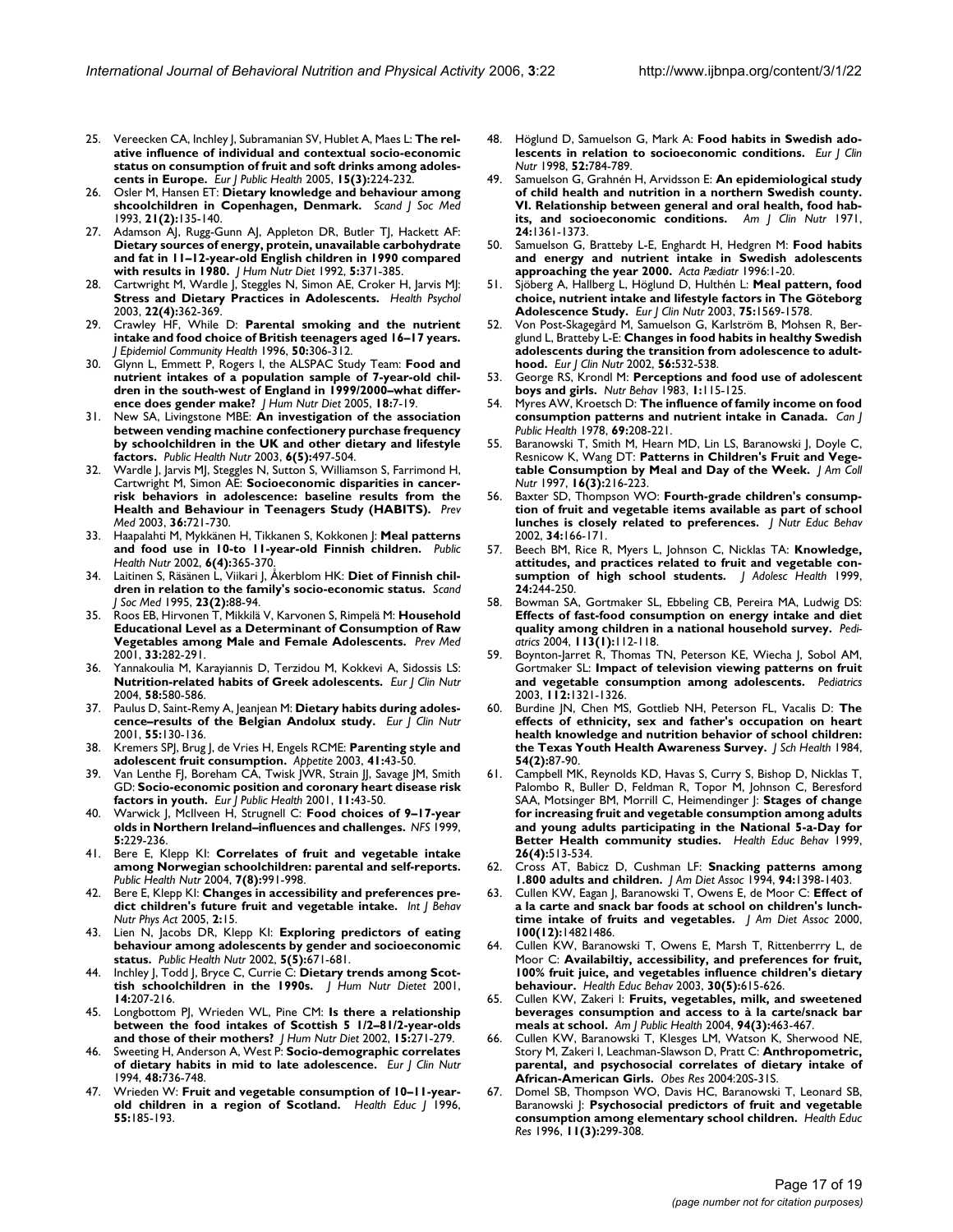- 68. French SA, Story M, Neumark-Sztainer D, Fulkerson JA, Hannan P: **Fast food restaurant use among adolescents: associations with nutrient intake, food choices and behavioral and psychosocial variables.** *Int J Obes* 2001, **25:**1823-1833.
- 69. Fulkerson JA, Sherwood NE, Perry CL, Neumark-Sztainer D, Story M: **Depressive symptoms and adolescent eating and health [behavior: a multifaceted view in a population-based sample.](http://www.ncbi.nlm.nih.gov/entrez/query.fcgi?cmd=Retrieve&db=PubMed&dopt=Abstract&list_uids=15193910)** *Prev Med* 2004, **38:**865-875.
- Gillman MW, Rifas-Shiman SL, Frazier L, Rockett HRH, Camargo CA, Field AE, Berkey CS, Colditz GA: **[Family dinner and diet quality](http://www.ncbi.nlm.nih.gov/entrez/query.fcgi?cmd=Retrieve&db=PubMed&dopt=Abstract&list_uids=10728109) [among older children and adolescents.](http://www.ncbi.nlm.nih.gov/entrez/query.fcgi?cmd=Retrieve&db=PubMed&dopt=Abstract&list_uids=10728109)** *Arch Fam Med* 2000, **9:**235-240.
- 71. Greger JL, Divilbiss L, Aschenbeck SK: **Dietary habits of adolescent females.** *Ecol Food Nutr* 1979, **7:**213-218.
- 72. Hanson NI, Neumark-Sztainer D, Eisenberg ME, Story M, Wall M: **Associations between parental report of the home food envi[ronment and adolescent intakes of fruit, vegetables and](http://www.ncbi.nlm.nih.gov/entrez/query.fcgi?cmd=Retrieve&db=PubMed&dopt=Abstract&list_uids=15705248) [dairy foods.](http://www.ncbi.nlm.nih.gov/entrez/query.fcgi?cmd=Retrieve&db=PubMed&dopt=Abstract&list_uids=15705248)** *Public Health Nutr* 2005, **8(1):**77-85.
- Hearn MD, Baranowski T, Baranowski J, Doyle C, Smith M, Lin LS, Resnicow K: **Environmental Influences on Dietary Behavior Among Children: Availability and Accessibility of Fruits and Vegetables Enable Consumption.** J Health Educ 1998, **Vegetables Enable Consumption. 29(1):**26-32.
- 74. Heunemann RL, Shapiro LR, Hampton MC, Mitchell BW: **[Food and](http://www.ncbi.nlm.nih.gov/entrez/query.fcgi?cmd=Retrieve&db=PubMed&dopt=Abstract&list_uids=5656893) [eating practices of teen-agers.](http://www.ncbi.nlm.nih.gov/entrez/query.fcgi?cmd=Retrieve&db=PubMed&dopt=Abstract&list_uids=5656893)** *J Am Diet Assoc* 1968, **53:**17-24.
- 75. Kratt P, Reynolds K, Shewchuk R: **[The role of availability as a](http://www.ncbi.nlm.nih.gov/entrez/query.fcgi?cmd=Retrieve&db=PubMed&dopt=Abstract&list_uids=10929754) [moderator of family fruit and vegetable consumption.](http://www.ncbi.nlm.nih.gov/entrez/query.fcgi?cmd=Retrieve&db=PubMed&dopt=Abstract&list_uids=10929754)** *Health Educ Behav* 2000, **27(4):**471-482.
- 76. Kubik MY, Lytle LA, Hannan PJ, Perry CL, Story M: **[The association](http://www.ncbi.nlm.nih.gov/entrez/query.fcgi?cmd=Retrieve&db=PubMed&dopt=Abstract&list_uids=12835204) [of the school food environment with dietary behaviors of](http://www.ncbi.nlm.nih.gov/entrez/query.fcgi?cmd=Retrieve&db=PubMed&dopt=Abstract&list_uids=12835204) [young adolescents.](http://www.ncbi.nlm.nih.gov/entrez/query.fcgi?cmd=Retrieve&db=PubMed&dopt=Abstract&list_uids=12835204)** *Am J Public Health* 2003, **93(7):**1168-1173.
- 77. Lantz EM, Wood P: **[Nutritional Condition of New Mexican](http://www.ncbi.nlm.nih.gov/entrez/query.fcgi?cmd=Retrieve&db=PubMed&dopt=Abstract&list_uids=13587156) [Children.](http://www.ncbi.nlm.nih.gov/entrez/query.fcgi?cmd=Retrieve&db=PubMed&dopt=Abstract&list_uids=13587156)** *J Am Diet Assoc* 1958, **34:**1199-1207.
- 78. Levine E, Guthrie JF: **Nutrient intakes and eating patterns of teenagers.** *Fam Econ Nutr Rev* 1997, **10(3):**20-35.
- 79. Lien N, Lytle LA, Komro KA: **[Applying Theory of Planned](http://www.ncbi.nlm.nih.gov/entrez/query.fcgi?cmd=Retrieve&db=PubMed&dopt=Abstract&list_uids=11913324) [Behavior to fruit and vegetable consumption of young ado](http://www.ncbi.nlm.nih.gov/entrez/query.fcgi?cmd=Retrieve&db=PubMed&dopt=Abstract&list_uids=11913324)[lescents.](http://www.ncbi.nlm.nih.gov/entrez/query.fcgi?cmd=Retrieve&db=PubMed&dopt=Abstract&list_uids=11913324)** *Am J Health Promot* 2002, **16(4):**189-197.
- 80. Lowry R, Kann L, Collins JL, Kolbe LJ: **[The effect of socioeco](http://www.ncbi.nlm.nih.gov/entrez/query.fcgi?cmd=Retrieve&db=PubMed&dopt=Abstract&list_uids=8769588)[nomic status on chronic disease risk behaviors among US](http://www.ncbi.nlm.nih.gov/entrez/query.fcgi?cmd=Retrieve&db=PubMed&dopt=Abstract&list_uids=8769588) [adolescents.](http://www.ncbi.nlm.nih.gov/entrez/query.fcgi?cmd=Retrieve&db=PubMed&dopt=Abstract&list_uids=8769588)** *JAMA* 1996, **276(10):**792-797.
- 81. Lowry R, Wechsler H, Galuska DA, Fulton JE, Kann L: **[Television](http://www.ncbi.nlm.nih.gov/entrez/query.fcgi?cmd=Retrieve&db=PubMed&dopt=Abstract&list_uids=12617028) viewing and its association with overweight, sedentary life[style, and insufficient consumption of fruits and vegetables](http://www.ncbi.nlm.nih.gov/entrez/query.fcgi?cmd=Retrieve&db=PubMed&dopt=Abstract&list_uids=12617028) among US high school students: differences by race, ethnic[ity, and gender.](http://www.ncbi.nlm.nih.gov/entrez/query.fcgi?cmd=Retrieve&db=PubMed&dopt=Abstract&list_uids=12617028)** *J Sch Health* 2002, **72(10):**413-421.
- 82. Lytle LA, Varnell S, Murray DM, Story M, Perry C, Birnbaum AS, Kubik MY: **[Predicting adolescents' intake of fruits and vegeta](http://www.ncbi.nlm.nih.gov/entrez/query.fcgi?cmd=Retrieve&db=PubMed&dopt=Abstract&list_uids=12859881)[bles.](http://www.ncbi.nlm.nih.gov/entrez/query.fcgi?cmd=Retrieve&db=PubMed&dopt=Abstract&list_uids=12859881)** *J Nutr Educ Behav* 2003, **35:**170-178.
- 83. Matheson DM, Killen JD, Wang Y, Varady A, Robinson TN: **[Chil](http://www.ncbi.nlm.nih.gov/entrez/query.fcgi?cmd=Retrieve&db=PubMed&dopt=Abstract&list_uids=15159240)[dren's food consumption during television viewing.](http://www.ncbi.nlm.nih.gov/entrez/query.fcgi?cmd=Retrieve&db=PubMed&dopt=Abstract&list_uids=15159240)** *Am J Clin Nutr* 2004, **79:**1088-1094.
- 84. Melnik TA, Rhoades SJ, Wales KR, Cowell C, Wolfe WS: **[Food con](http://www.ncbi.nlm.nih.gov/entrez/query.fcgi?cmd=Retrieve&db=PubMed&dopt=Abstract&list_uids=12515416)[sumption patterns of elementary schoolchildren in New](http://www.ncbi.nlm.nih.gov/entrez/query.fcgi?cmd=Retrieve&db=PubMed&dopt=Abstract&list_uids=12515416) [York City.](http://www.ncbi.nlm.nih.gov/entrez/query.fcgi?cmd=Retrieve&db=PubMed&dopt=Abstract&list_uids=12515416)** *J Am Diet Assoc* 1998, **98:**159-164.
- 85. Neumark-Sztainer D, Story M, Resnick MD, Blum RW: **[Correlates](http://www.ncbi.nlm.nih.gov/entrez/query.fcgi?cmd=Retrieve&db=PubMed&dopt=Abstract&list_uids=8888316) [of Inadequate Fruit and Vegetable Consumption among](http://www.ncbi.nlm.nih.gov/entrez/query.fcgi?cmd=Retrieve&db=PubMed&dopt=Abstract&list_uids=8888316) [Adolescents.](http://www.ncbi.nlm.nih.gov/entrez/query.fcgi?cmd=Retrieve&db=PubMed&dopt=Abstract&list_uids=8888316)** *Prev Med* 1996, **25:**497-505.
- 86. Neumark-Sztainer D, Wall M, Perry C, Story M: **Correlates of fruit and vegetable intake among adolescents. Findings from Project EAT.** *Pre Med* 2003, **37:**198-208.
- 87. Neumark-Sztainer D, Hannan PJ, Story M, Croll J, Perry C: **[Family](http://www.ncbi.nlm.nih.gov/entrez/query.fcgi?cmd=Retrieve&db=PubMed&dopt=Abstract&list_uids=12616252) [meal patterns: Association with sociodemographic charac](http://www.ncbi.nlm.nih.gov/entrez/query.fcgi?cmd=Retrieve&db=PubMed&dopt=Abstract&list_uids=12616252)[teristics and improved dietary intake among adolescents.](http://www.ncbi.nlm.nih.gov/entrez/query.fcgi?cmd=Retrieve&db=PubMed&dopt=Abstract&list_uids=12616252)** *J Am Diet Assoc* 2003, **103:**317-322.
- 88. Nicklas TA, Bao W, Berenson GS: **Nutrient contribution of the breakfast meal classified by source in 10-year-old children : home versus school.** *Sch Food Serv Res Rev* 1993, **17(2):**125-132.
- 89. Pearman SN, Thatcher WG, Valois RF, Drane JW: **Nutrition and weight management behaviors: Public and private high school adolescents.** *Am J Health Behav* 2000, **24(3):**220-228.
- 90. Rafirroiu AC, Anderson EP, Sargent RG, Evans A: **[Dietary practices](http://www.ncbi.nlm.nih.gov/entrez/query.fcgi?cmd=Retrieve&db=PubMed&dopt=Abstract&list_uids=12018756) [of South Carolina adolescents and their parents.](http://www.ncbi.nlm.nih.gov/entrez/query.fcgi?cmd=Retrieve&db=PubMed&dopt=Abstract&list_uids=12018756)** *Am J Health Behav* 2002, **26(3):**200-212.
- 91. Resnicow K, Davis-Hearn M, Smith M, Baranowksi T, Lin LS, Baranowski J, Doyle C, Wang DT: **[Social-Cognitive Predictors of](http://www.ncbi.nlm.nih.gov/entrez/query.fcgi?cmd=Retrieve&db=PubMed&dopt=Abstract&list_uids=9152706)**

**[Fruit and Vegetable Intake in Children.](http://www.ncbi.nlm.nih.gov/entrez/query.fcgi?cmd=Retrieve&db=PubMed&dopt=Abstract&list_uids=9152706)** *Health Psychol* 1997, **16(3):**272-276.

- 92. Reynolds KD, Baranowski T, Bishop DB, Farris RP, Binkley D, Nicklas TA, Elmer PJ: **[Patterns in Child and Adolescent Consumption](http://www.ncbi.nlm.nih.gov/entrez/query.fcgi?cmd=Retrieve&db=PubMed&dopt=Abstract&list_uids=10376781) [of Fruit and Vegetables: Effects of Gender and Ethnicity](http://www.ncbi.nlm.nih.gov/entrez/query.fcgi?cmd=Retrieve&db=PubMed&dopt=Abstract&list_uids=10376781) [across Four Sites.](http://www.ncbi.nlm.nih.gov/entrez/query.fcgi?cmd=Retrieve&db=PubMed&dopt=Abstract&list_uids=10376781)** *J Am Coll Nutr* 1999, **18(3):**248-254.
- 93. Reynolds KD, Hinton AW, Shewchuk RM, Hickey CA: **Social cognitive model of fruit and vegetable consumption in elementary school children.** *J Nutr Educ* 1999, **31(1):**23-30.
- 94. Siega-Riz AM, Carson T, Popkin B: **[Three squares or mostly](http://www.ncbi.nlm.nih.gov/entrez/query.fcgi?cmd=Retrieve&db=PubMed&dopt=Abstract&list_uids=9436064) [snacks–What do teens really eat?](http://www.ncbi.nlm.nih.gov/entrez/query.fcgi?cmd=Retrieve&db=PubMed&dopt=Abstract&list_uids=9436064)** *J Adolesc Health* 1998, **22:**29-36.
- 95. Skinner JD, Salvetti NN, Penfield MP: **Food intakes of working and nonworking adolescents.** *J Nutr Educ* 1984, **16(4):**164-167.
- 96. Taveras EM, Berkey CS, Rifas-Shiman SL, Ludwig DS, Rockett HRH, Field AE, Colditz GA, Gillman MW: **[Association of Consumption](http://www.ncbi.nlm.nih.gov/entrez/query.fcgi?cmd=Retrieve&db=PubMed&dopt=Abstract&list_uids=16199680) [of Fried Food Away From Home With Body Mass Index and](http://www.ncbi.nlm.nih.gov/entrez/query.fcgi?cmd=Retrieve&db=PubMed&dopt=Abstract&list_uids=16199680) [Diet Quality in Older Children and Adolescents.](http://www.ncbi.nlm.nih.gov/entrez/query.fcgi?cmd=Retrieve&db=PubMed&dopt=Abstract&list_uids=16199680)** *Pediatrics* 2005, **116:**e518-e524.
- 97. Utter J, Neumark-Sztainer D, Jeffery R, Story M: **[Couch potatoes or](http://www.ncbi.nlm.nih.gov/entrez/query.fcgi?cmd=Retrieve&db=PubMed&dopt=Abstract&list_uids=14520247) French fries: are sedentary behaviors associated with body [mass index, physical activity, and dietary behaviors among](http://www.ncbi.nlm.nih.gov/entrez/query.fcgi?cmd=Retrieve&db=PubMed&dopt=Abstract&list_uids=14520247) [adolescents?](http://www.ncbi.nlm.nih.gov/entrez/query.fcgi?cmd=Retrieve&db=PubMed&dopt=Abstract&list_uids=14520247)** *J Am Diet Assoc* 2003, **103:**1298-1305.
- 98. Videon TM, Manning CK: **[Influences on adolescent eatingpat](http://www.ncbi.nlm.nih.gov/entrez/query.fcgi?cmd=Retrieve&db=PubMed&dopt=Abstract&list_uids=12729986)[terns: the importance of family meals.](http://www.ncbi.nlm.nih.gov/entrez/query.fcgi?cmd=Retrieve&db=PubMed&dopt=Abstract&list_uids=12729986)** *J Adolesc Health* 2003, **32:**365-373.
- 99. Wolfe WS, Campbell CC: **[Food pattern, diet quality, and](http://www.ncbi.nlm.nih.gov/entrez/query.fcgi?cmd=Retrieve&db=PubMed&dopt=Abstract&list_uids=8227878) [related characteristics of schoolchildren in New York State.](http://www.ncbi.nlm.nih.gov/entrez/query.fcgi?cmd=Retrieve&db=PubMed&dopt=Abstract&list_uids=8227878)** *J Am Diet Assoc* 1993, **93:**1280-1284.
- 100. Xie B, Gilliland FD, Li YF, Rockett HRH: **Effects of ethnicity, family income, and education on dietary intake among adolescents.** *PrevMed* 2003, **36:**30-40.
- 101. Young EM, Fors SW: **[Factors related to the eating habits of stu](http://www.ncbi.nlm.nih.gov/entrez/query.fcgi?cmd=Retrieve&db=PubMed&dopt=Abstract&list_uids=11816396)[dents in grades 9–12.](http://www.ncbi.nlm.nih.gov/entrez/query.fcgi?cmd=Retrieve&db=PubMed&dopt=Abstract&list_uids=11816396)** *J Sch Health* 2001, **71(10):**483-488.
- 102. Young EM, Fors SW, Fasha E, Hayes DM: **[Associations between](http://www.ncbi.nlm.nih.gov/entrez/query.fcgi?cmd=Retrieve&db=PubMed&dopt=Abstract&list_uids=14756976) [perceived parent behaviours and middle school student fruit](http://www.ncbi.nlm.nih.gov/entrez/query.fcgi?cmd=Retrieve&db=PubMed&dopt=Abstract&list_uids=14756976) [and vegetable consumption.](http://www.ncbi.nlm.nih.gov/entrez/query.fcgi?cmd=Retrieve&db=PubMed&dopt=Abstract&list_uids=14756976)** *J Nutr Educ Behav* 2004, **36:**2-12.
- 103. Bell AC, Swinburn BA: **[What are the key food groups to target](http://www.ncbi.nlm.nih.gov/entrez/query.fcgi?cmd=Retrieve&db=PubMed&dopt=Abstract&list_uids=14749745) [for preventing obesity and improving nutrition in schools?](http://www.ncbi.nlm.nih.gov/entrez/query.fcgi?cmd=Retrieve&db=PubMed&dopt=Abstract&list_uids=14749745)** *Eur J Clin Nutr* 2004, **58:**258-263.
- 104. Giskes K, Turrell G, Patterson C, Newman B: **[Socio-economic dif](http://www.ncbi.nlm.nih.gov/entrez/query.fcgi?cmd=Retrieve&db=PubMed&dopt=Abstract&list_uids=12372160)[ferences in fruit and vegetable consumption among Austral](http://www.ncbi.nlm.nih.gov/entrez/query.fcgi?cmd=Retrieve&db=PubMed&dopt=Abstract&list_uids=12372160)[ian adolescent and adults.](http://www.ncbi.nlm.nih.gov/entrez/query.fcgi?cmd=Retrieve&db=PubMed&dopt=Abstract&list_uids=12372160)** *Public Health Nutr* 2002, **5(5):**663-669.
- 105. Milligan RAK, Burke V, Beilin LJ, Dunbar DL, Spencer MJ, Balde E, Gracey MP: **[Influence of gender and socio-economic status on](http://www.ncbi.nlm.nih.gov/entrez/query.fcgi?cmd=Retrieve&db=PubMed&dopt=Abstract&list_uids=9659778) [dietary patterns and nutrient intakes in 18-year-old Austral](http://www.ncbi.nlm.nih.gov/entrez/query.fcgi?cmd=Retrieve&db=PubMed&dopt=Abstract&list_uids=9659778)[ians.](http://www.ncbi.nlm.nih.gov/entrez/query.fcgi?cmd=Retrieve&db=PubMed&dopt=Abstract&list_uids=9659778)** *Aust N Z J Public Health* 1998, **22:**485-493.
- 106. Nowak M, Speare R: **[Gender differences in food-related con](http://www.ncbi.nlm.nih.gov/entrez/query.fcgi?cmd=Retrieve&db=PubMed&dopt=Abstract&list_uids=8933404)[cerns, beliefs and behaviours in North Queensland adoles](http://www.ncbi.nlm.nih.gov/entrez/query.fcgi?cmd=Retrieve&db=PubMed&dopt=Abstract&list_uids=8933404)[cents.](http://www.ncbi.nlm.nih.gov/entrez/query.fcgi?cmd=Retrieve&db=PubMed&dopt=Abstract&list_uids=8933404)** *J Paediatr Child Health* 1996, **32:**424-427.
- 107. Harding WR, Watson PE, Wilson MN: **Food patterns of a group of urban teenage schoolchildren.** *J N Z Diet Assoc* 1988, **42(1):**4-13.
- 108. Worsley A, Worsley AJ, McConnon S, Silva PA: **[Reported food](http://www.ncbi.nlm.nih.gov/entrez/query.fcgi?cmd=Retrieve&db=PubMed&dopt=Abstract&list_uids=8518005) [consumption and dietary habits of New Zealand adolescents.](http://www.ncbi.nlm.nih.gov/entrez/query.fcgi?cmd=Retrieve&db=PubMed&dopt=Abstract&list_uids=8518005)** *J Paediatr Child Health* 1993, **29:**209-214.
- 109. Williams HM, Woodward DR, Ball PJ, Cumming FJ, Hornsby H, Boon JA: **Food perceptions and food consumption among Tasmanian high school students.** *Aust J Nutr Dietet* 1993, **50(4):**156-163.
- 110. Woodward DR: **[What sort of teenager has high intakes of](http://www.ncbi.nlm.nih.gov/entrez/query.fcgi?cmd=Retrieve&db=PubMed&dopt=Abstract&list_uids=4063320) [energy and nutrients?](http://www.ncbi.nlm.nih.gov/entrez/query.fcgi?cmd=Retrieve&db=PubMed&dopt=Abstract&list_uids=4063320)** *Br J Nutr* 1985, **54:**325-333.
- 111. Woodward DR: **Teenagers and their food: The effects of physical, behavioural and socio-economic characteristics on intakes of five food categories in Tasmania.** *J Food Nutr* 1985, **42(1):**7-12.
- 112. Woodward DR: **What influences adolescent food intakes?** *Hum Nutr Appl Nutr* 1986, **40A:**185-194.
- 113. Woodward DR, Boon JA, Cumming FJ, Ball PJ, Williams HM, Hornsby H: **[Adolescents' Reported Usage of Selected Foods in Rela](http://www.ncbi.nlm.nih.gov/entrez/query.fcgi?cmd=Retrieve&db=PubMed&dopt=Abstract&list_uids=8937616)[tion to Their Perception and Social Norms for Those Foods.](http://www.ncbi.nlm.nih.gov/entrez/query.fcgi?cmd=Retrieve&db=PubMed&dopt=Abstract&list_uids=8937616)** *Appetite* 1996, **27:**109-117.
- 114. Rojas RM: **[Fruits and vegetables consumption among Costa](http://www.ncbi.nlm.nih.gov/entrez/query.fcgi?cmd=Retrieve&db=PubMed&dopt=Abstract&list_uids=11515237) [Rican adolescents.](http://www.ncbi.nlm.nih.gov/entrez/query.fcgi?cmd=Retrieve&db=PubMed&dopt=Abstract&list_uids=11515237)** *Arch Latinoam Nutr* 2001, **51(1):**81-85.
- 115. **Website title: Summary table: table 5** [[http://mgzlx4.eras](http://mgzlx4.erasmusmc.nl/intern_scripts/pwp/upload/73/Rasmussen%20et%20al%20IJBNPA%202006-table5.pdf) [musmc.nl/intern\\_scripts/pwp/upload/](http://mgzlx4.erasmusmc.nl/intern_scripts/pwp/upload/73/Rasmussen%20et%20al%20IJBNPA%202006-table5.pdf) [7Rassn%20et%20al%20IJBNPA%202006-table5.pdf](http://mgzlx4.erasmusmc.nl/intern_scripts/pwp/upload/73/Rasmussen%20et%20al%20IJBNPA%202006-table5.pdf)]